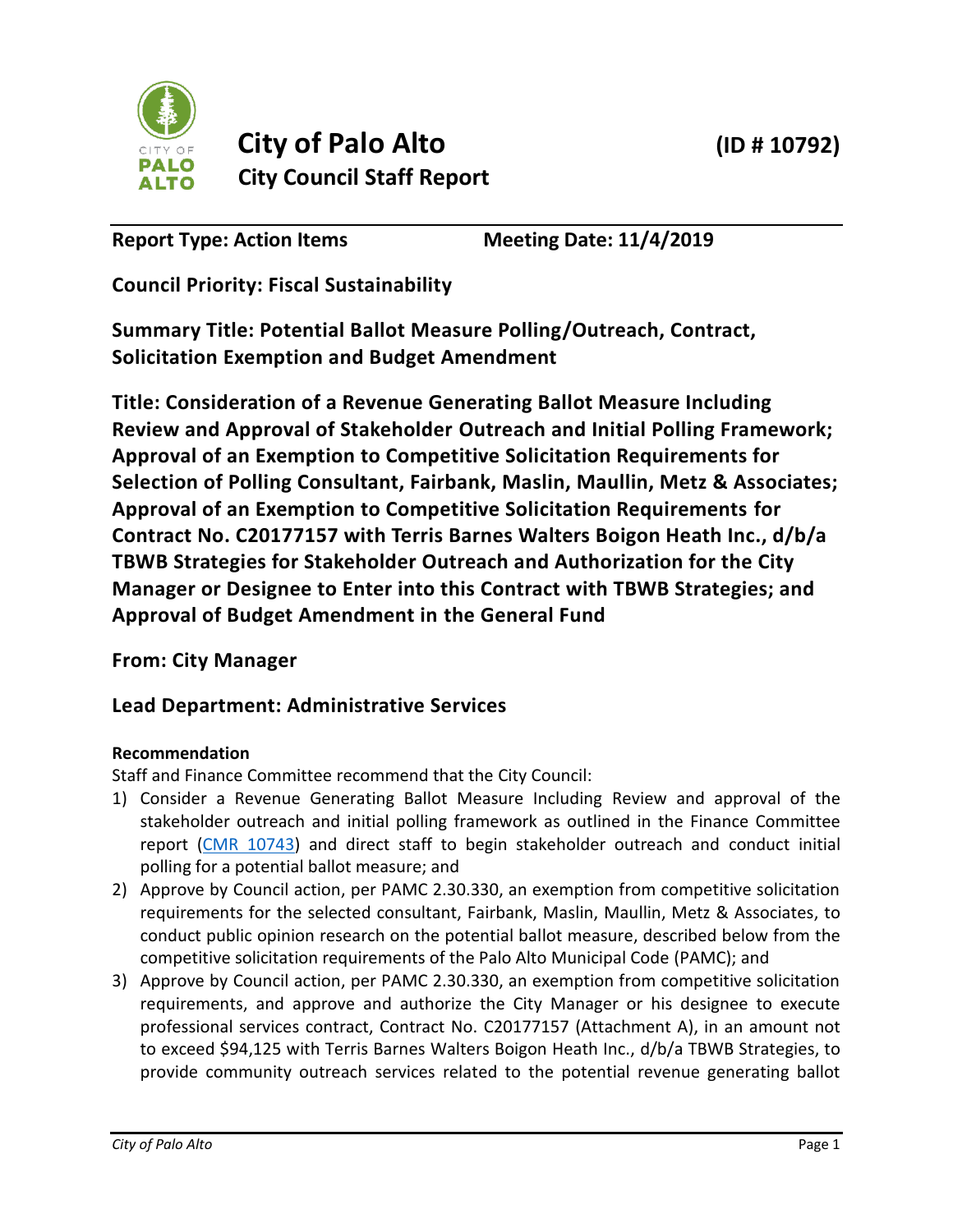measure for a one-year term ending October 31, 2020, in the amount of \$89,125 with a \$5,000 contingency for a total not-to-exceed amount of \$94,125; and

- 4) Amend the Fiscal Year 2020 Budget Appropriation Ordinance for the General Fund by:
	- a) Increasing the Administrative Services Department appropriation by \$179,125; and
	- b) Decreasing the General Fund Budget Stabilization Reserve by \$179,125.

#### **Background**

As part the 2019 Fiscal Sustainability City Council Priority, the Finance Committee has served as the working body throughout development process for a potential revenue measure, including reviewing revenue ballot measure options; reviewing staff, consultant, and stakeholder feedback; and forwarding the Committee's recommendations to Council for review and direction. Throughout this iterative process, several relevant reports were presented to the Committee and Council and are linked below:

- 2019 Fiscal Sustainability Workplan, 4/22/19, [CMR 10267](http://www.cityofpaloalto.org/civicax/filebank/documents/70506)
- City Council Approve Workplan for a Potential Revenue Generated Ballot Measure, 4/22/19, [CMR 10261](http://www.cityofpaloalto.org/civicax/filebank/documents/70507)
- Finance Committee Review, Comment, and Accept Preliminary Revenue Estimates for Consideration of a Ballot Measure, 6/18/19, [CMR 10392](http://www.cityofpaloalto.org/civicax/filebank/documents/72101)
- Finance Committee Evaluation and Discussion of Potential Revenue Generating Ballot Measures, 8/20/19, [CMR 10445](http://www.cityofpaloalto.org/civicax/filebank/documents/73071)
- City Council Evaluation and Discussion of Potential Revenue Generating Ballot Measures and Budget Amendment, 9/16/19, [CMR 10615](http://www.cityofpaloalto.org/civicax/filebank/blobdload.aspx?t=59472.38&BlobID=73287)
- Finance Committee Approve Revised Workplan to Address the City Council Direction for Further Consideration of a Ballot Measure, 10/1/19, [CMR 10712](http://www.cityofpaloalto.org/civicax/filebank/documents/73494)
- **EXTE:** Finance Committee Consideration of a Revenue Generating Ballot Measure and Potential Recommendation to City Council to Approve Framework and Direct Staff to Proceed with Stakeholder Outreach and Initial Polling, 10/15/19, [CMR 10743](https://www.cityofpaloalto.org/civicax/filebank/documents/73637)

#### **Discussion**

At the October 1, 2019 the Finance Committee reviewed and approved the revised workplan timeline (as outlined in [CMR 10712\)](https://www.cityofpaloalto.org/civicax/filebank/documents/73494) and provided input to staff detailing general guidelines and a proposed framework on how to proceed with polling and outreach efforts. The framework for polling and outreach was confirmed by the Finance Committee in the October 15, 2019 meeting. Summarized below is the polling and outreach framework the Committee recommends that Council approve. More detailed information can be found in the staff report to the Committee [\(CMR 10743\)](https://www.cityofpaloalto.org/civicax/filebank/documents/73637).

Both polling and stakeholder outreach efforts are recommended to be facilitated by consultants that are familiar with the community, economic, and political landscape of the City.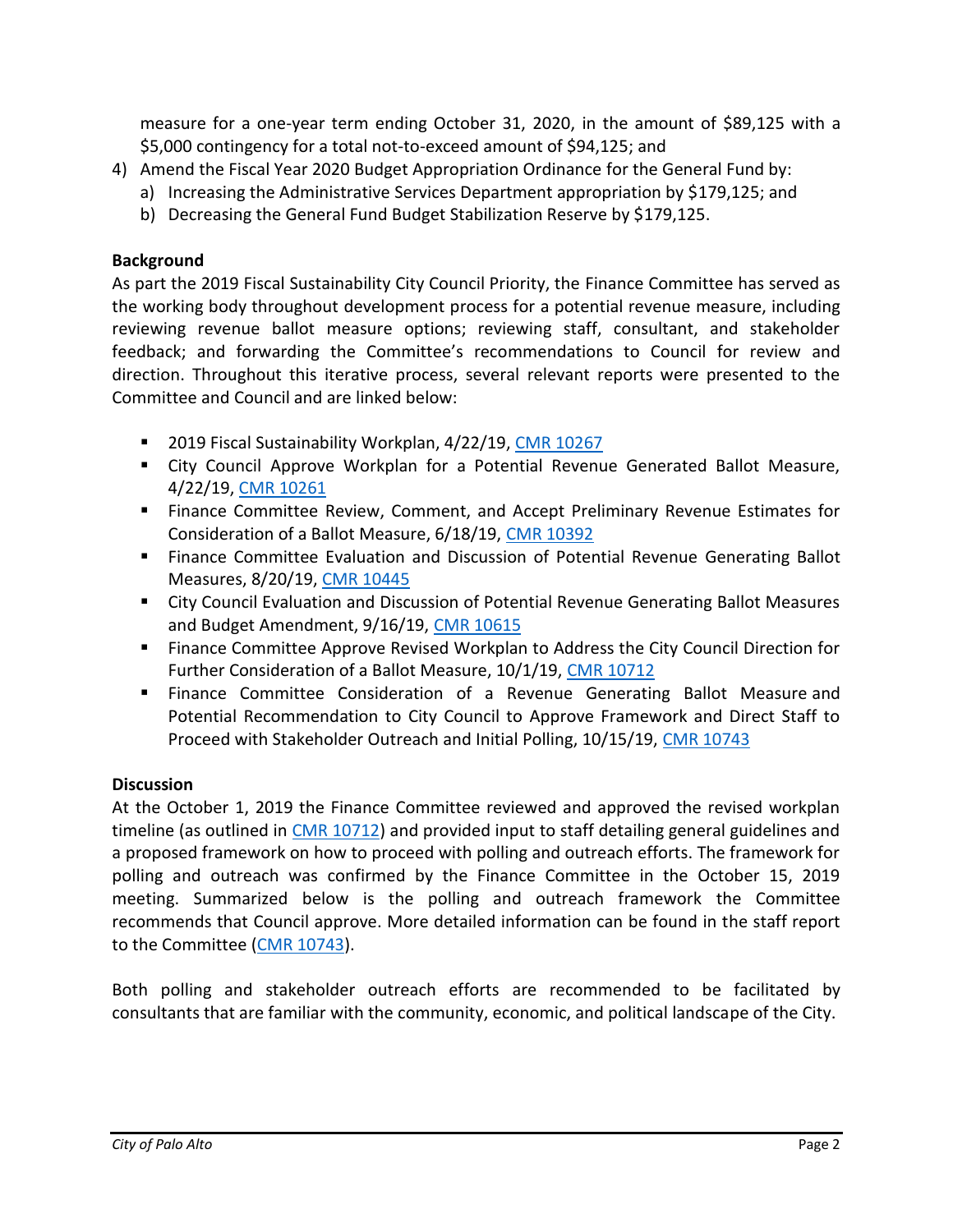## Polling

The City has contracted with Fairbank, Maslin, Maullin, Metz & Associates ("FM3") to conduct public opinion research on the potential ballot measure. It is recommended that two rounds of polling be completed. FM3 will conduct an initial poll to ascertain public opinion towards a revenue ballot measure. The initial poll should begin with the same methodology used in the 2016 Funding Transportation Improvements Citywide Voter Survey [\(CMR 7118\)](https://www.cityofpaloalto.org/civicax/filebank/documents/53000). A second, more refined survey will be conducted (expected to be completed in 2020) that is based on more fully developed model measures, using analysis and data collected from the initial poll. Staff will return to the Committee and/or City Council prior to the recommended second round.

The total not-to-exceed amount of this contract is \$85,000 and is within the Chief Procurement Officer's contract award authority per PAMC 2.30.200. However, this contract requires Council authorization for an exemption from PAMC competitive solicitation requirements. Professional services contracts not exceeding \$85,000 shall be solicited by informal request for proposals in accordance with PAMC 2.30.400. FM3 was not selected through an informal competitive solicitation process. Professional services contracts may be exempted from competitive solicitation requirements "by Council action" under PAMC 2.30.330. To move forward with polling efforts within the timeline outlined in the revised workplan with a firm that has extensive experience with the City of Palo Alto, staff recommends that Council exempt the contract with FM3 from competitive solicitation requirements "by Council action" pursuant to PAMC 2.30.330.

## Stakeholder Outreach

Terris Barnes Walters Boigon Heath Inc., d/b/a TBWB Strategies ("TBWB Strategies") has worked with the City in a variety of outreach efforts; most recently on business sentiment and reaction to transportation tax concepts in 2016 and City infrastructure needs and a potential ballot measure in 2013. The proposed professional services agreement with TBWB Strategies was negotiated without engaging in the competitive solicitation process. Professional services contracts exceeding \$85,000 shall be solicited by formal request for proposals in accordance with PAMC 2.30.400. Professional services contracts may be exempted from competitive solicitation requirements "by Council action" under PAMC 2.30.330. To move forward with stakeholder outreach efforts and the timeline outlined in the revised workplan for consideration of a ballot measure, staff recommends that Council exempt this contract from competitive solicitation requirements "by Council action" pursuant to PAMC 2.30.330, and authorize the City Manager or his designee to execute the professional services agreement with TBWB Strategies (Attachment A).

Outreach will occur with the goal of establishing an iterative approach where multiple touchpoints will be included throughout the development and refinement of a potential ballot measure. Stakeholders include but are not limited to the business community as well as the community at large. The actual questions and selection of groups and focus will be developed by the consultant and staff.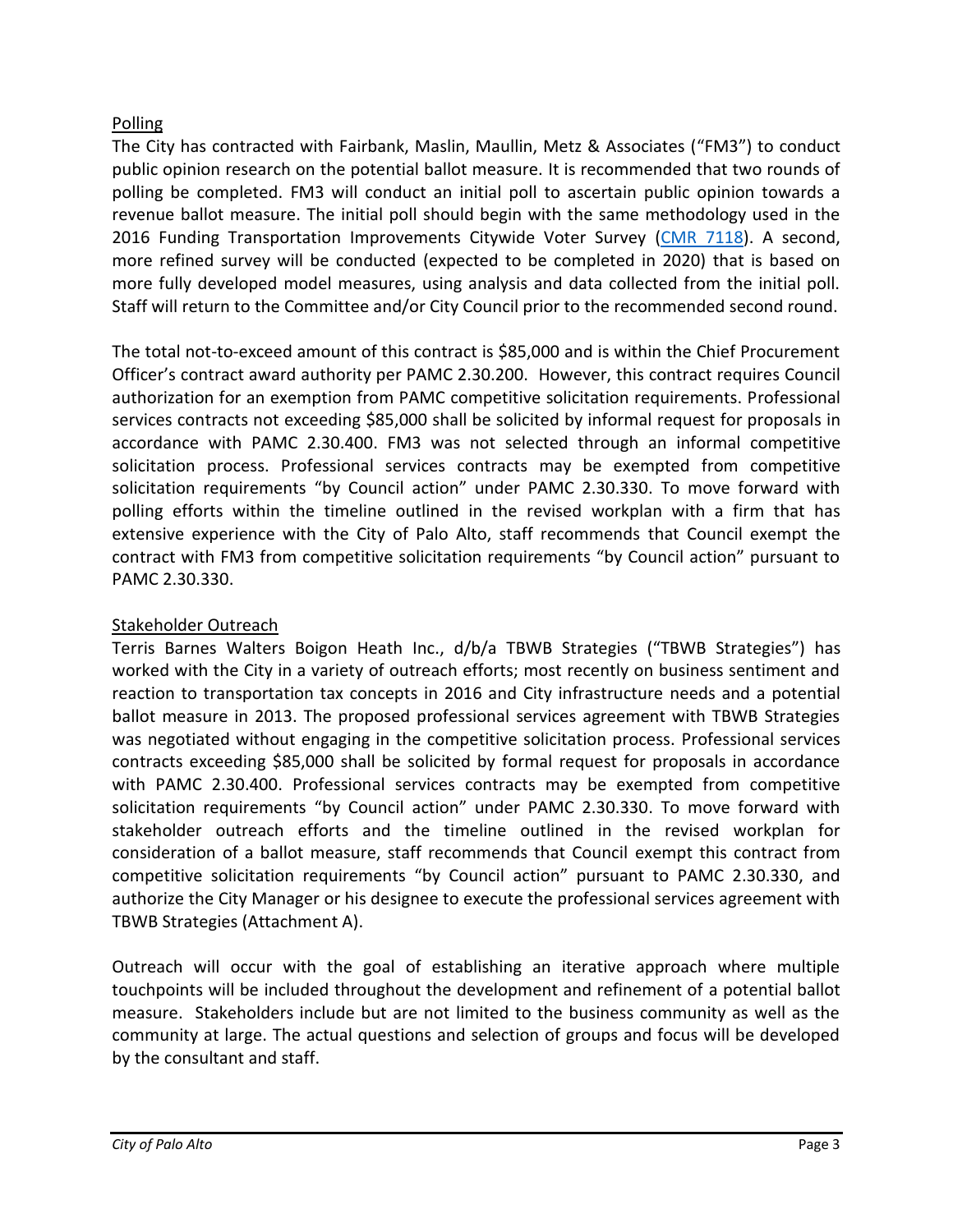#### **Resource Impact**

Consulting services for polling and stakeholder outreach under the two contracts detailed above total \$179,125. Funding for these services is not currently budgeted in Fiscal Year 2020, therefore, staff recommends the approval of a \$179,125 General Fund appropriation increase in the Administrative Services Department, offset by a reduction in the Budget Stabilization Reserve ("BSR"), to fund both the polling contract with FM3 and the stakeholder outreach contract with TBWB Strategies. It is expected that the BSR will remain at or above the target level of 18.5 percent of Fiscal Year 2020 General Fund expenses.

#### **Policy Implications**

This recommendation aligns with existing City policy and City Council direction as part of the 2019 Fiscal Sustainability Workplan.

#### **Environmental Review**

This report is not a project for the purposes of the California Environmental Quality Act (CEQA). Environmental review is not required.

#### **Attachments:**

• ATTACHMENT A: C20177157 Terris Barnes Walters Boigon Heath, INC. Contract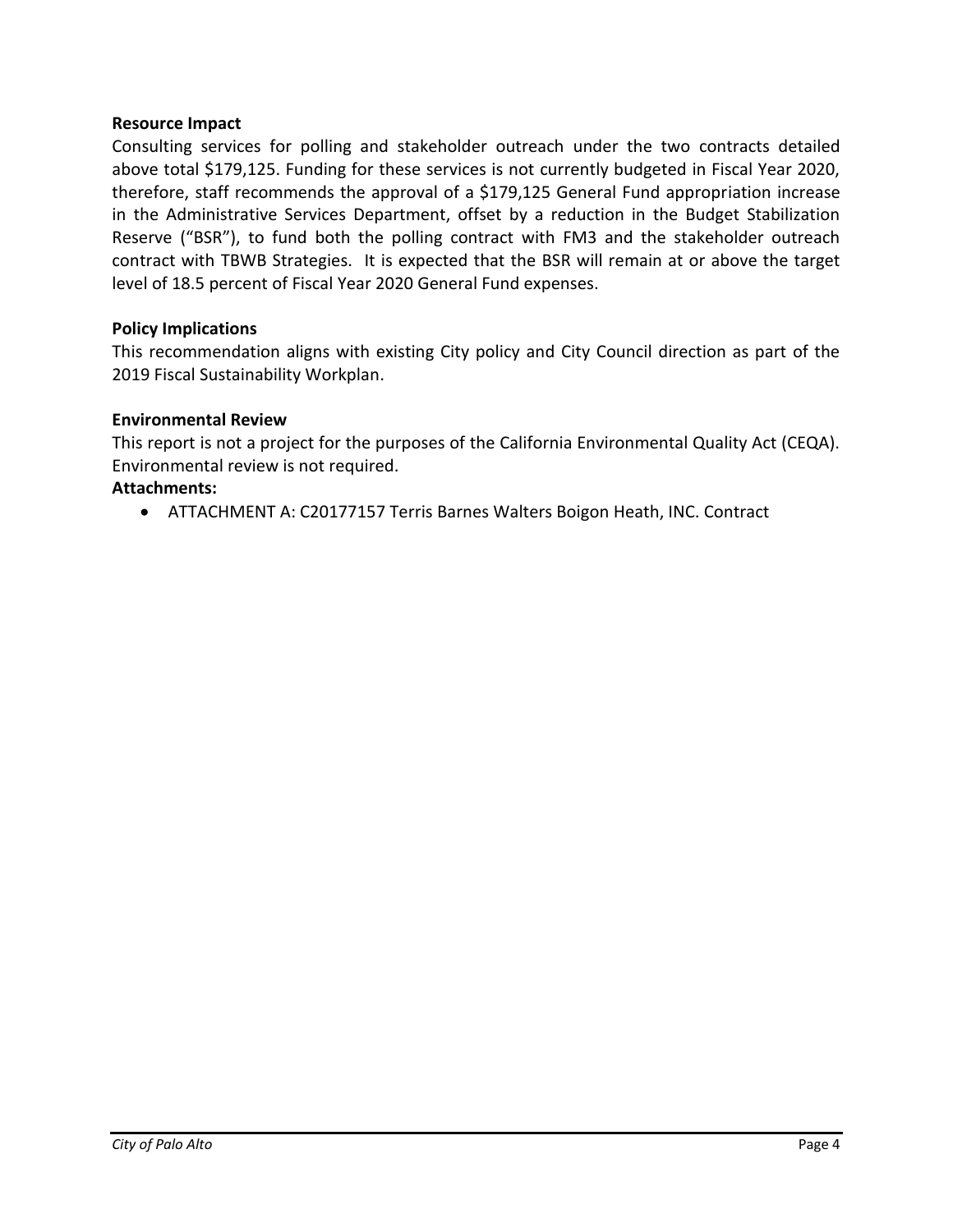#### **CITY OF PALO ALTO CONTRACT NO. C20177157**

#### **AGREEMENT BETWEEN THE CITY OF PALO ALTO AND**

#### **FOR PROFESSIONAL SERVICES**

This Agreement for Professional Services (this "Agreement") is entered into as of the 4th day of November, 2019, by and between the CITY OF PALO ALTO, a California chartered municipal corporation ("CITY"), and **TERRIS BARNES WALTERS BOIGON HEATH, INC., DBA TBWB STRATEGIES**, a California corporation, located at 400 Montgomery Street, 7<sup>th</sup> Floor, San Francisco, California, 94104 ("CONSULTANT").

#### **RECITALS**

The following recitals are a substantive portion of this Agreement.

A. CITY intends to conduct outreach services ("Project") and desires to engage a consultant to provide services in connection with the Project ("Services").

B. CONSULTANT has represented that it has the necessary professional expertise, qualifications, and capability, and all required licenses and/or certifications to provide the Services.

C. CITY in reliance on these representations desires to engage CONSULTANT to provide the Services as more fully described in Exhibit "A", attached to and made a part of this Agreement.

NOW, THEREFORE, in consideration of the recitals, covenants, terms, and conditions, in this Agreement, the parties agree as follows:

#### **AGREEMENT**

**SECTION 1. SCOPE OF SERVICES.** CONSULTANT shall perform the Services described at Exhibit "A" in accordance with the terms and conditions contained in this Agreement. The performance of all Services shall be to the reasonable satisfaction of CITY, in accordance with the requirements of the Scope of Services as described in Exhibit "A".

#### **SECTION 2. TERM.**

The term of this Agreement shall be from the date of its full execution through October 31, 2020 unless terminated earlier pursuant to Section 19 of this Agreement.

**SECTION 3. SCHEDULE OF PERFORMANCE.** Time is of the essence in the performance of Services under this Agreement. CONSULTANT shall complete the Services within the term of this Agreement and in accordance with the schedule set forth in Exhibit "B", attached to and made a part of this Agreement. Any Services for which times for performance are not specified in this Agreement shall be commenced and completed by CONSULTANT in a reasonably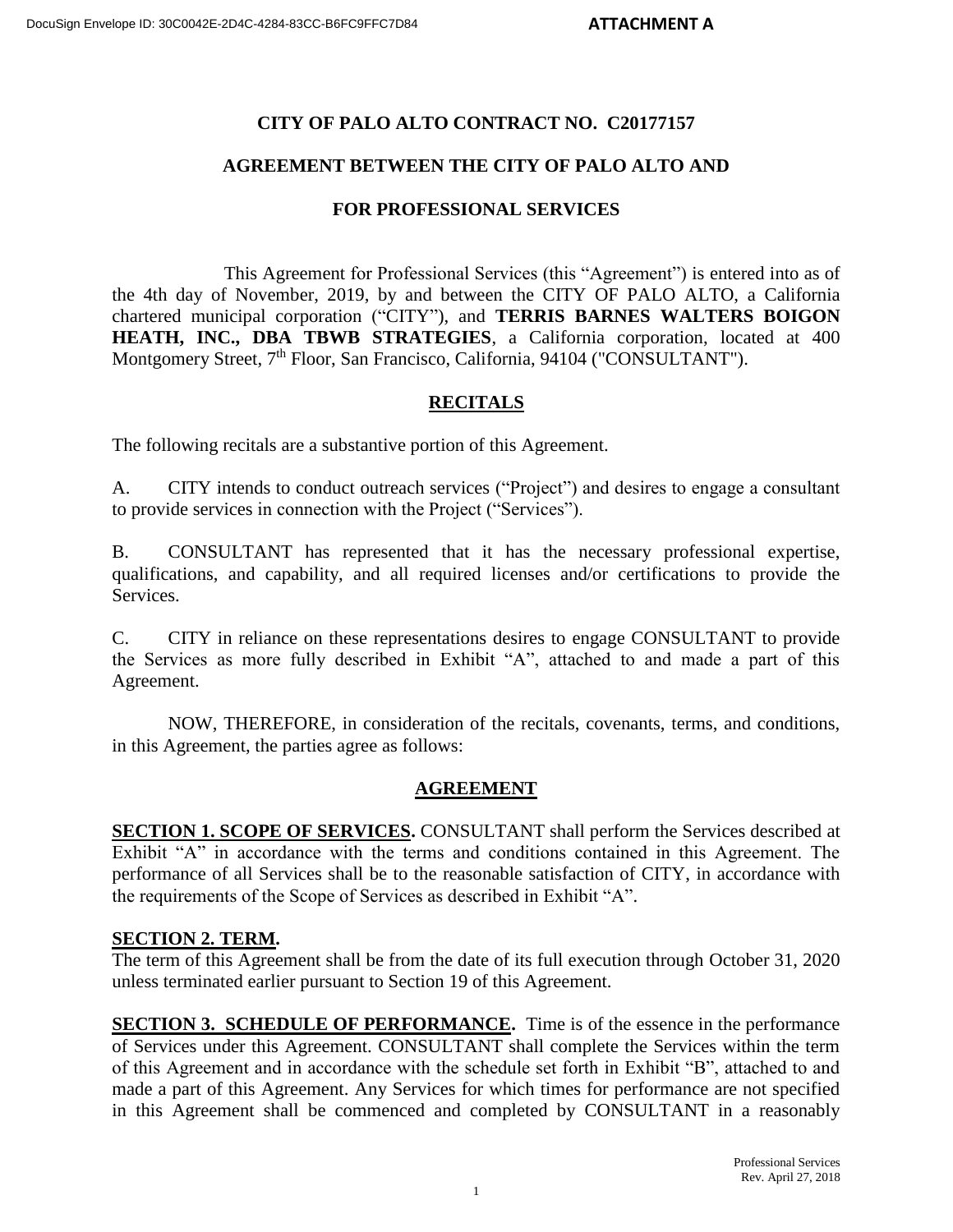prompt and timely manner based upon the circumstances and direction communicated to the CONSULTANT. CITY's agreement to extend the term or the schedule for performance shall not preclude recovery of damages for delay if the extension is required due to the fault of CONSULTANT.

**SECTION 4. NOT TO EXCEED COMPENSATION.** The compensation to be paid to CONSULTANT for performance of the Services described in Exhibit "A" (also referred to herein as the "Basic Services"), and any reimbursable expenses specified in Exhibit "C", shall not exceed Eighty Nine Thousand One Hundred Twenty Five Dollars (\$89,125), as detailed in Exhibit "C". CONSULTANT agrees to complete all Basic Services, including any specified reimbursable expenses, within this amount. In the event Additional Services (as defined below) are authorized, the total compensation for Basic Services, Additional Services and any specified reimbursable expenses shall not exceed Ninety Four Thousand One Hundred Twenty Five Dollars (\$94,125), as detailed in Exhibit "C". The applicable schedule of rates of payment for Additional Services (if authorized by CITY), is set out at Exhibit "C-1" entitled "SCHEDULE OF RATES." Any work performed or expenses incurred for which payment would result in a total exceeding the maximum compensation set forth herein shall be at no cost to the CITY.

Additional Services, if any, shall be authorized in accordance with and subject to the provisions of Exhibit "C". CONSULTANT shall not receive any compensation for Additional Services performed without the prior written authorization of CITY. "Additional Services" shall mean any work that is determined by CITY to be necessary for the proper completion of the Project, but which is not included within the Scope of Services described at Exhibit "A".

**SECTION 5. INVOICES.** In order to request payment, CONSULTANT shall submit monthly invoices to the CITY describing the Services performed and the applicable charges (including, if applicable, an identification of personnel who performed the Services, hours worked, hourly rates, and reimbursable expenses), based upon Exhibit "C" or, as applicable, the CONSULTANT's billing rates as set forth in Exhibit "C-1" with regard to Additional Services, if any. If applicable, the invoice shall also describe the percentage of completion of each task. The information in CONSULTANT's payment requests shall be subject to verification by CITY. CONSULTANT shall send all invoices to the City's Project Manager at the address specified in Section 13 below. The City will generally process and pay invoices within thirty (30) days of receipt.

**SECTION 6. QUALIFICATIONS/STANDARD OF CARE.** All of the Services shall be performed by CONSULTANT or under CONSULTANT's supervision. CONSULTANT represents that it possesses the professional and technical personnel necessary to perform the Services required by this Agreement and that the personnel have sufficient skill and experience to perform the Services assigned to them. CONSULTANT represents that it, its employees and subconsultants, if permitted, have and shall maintain during the term of this Agreement all licenses, permits, qualifications, insurance and approvals of whatever nature that are legally required to perform the Services.

All of the services to be furnished by CONSULTANT under this agreement shall meet the professional standard and quality that prevail among professionals in the same discipline and of similar knowledge and skill engaged in related work throughout California under the same or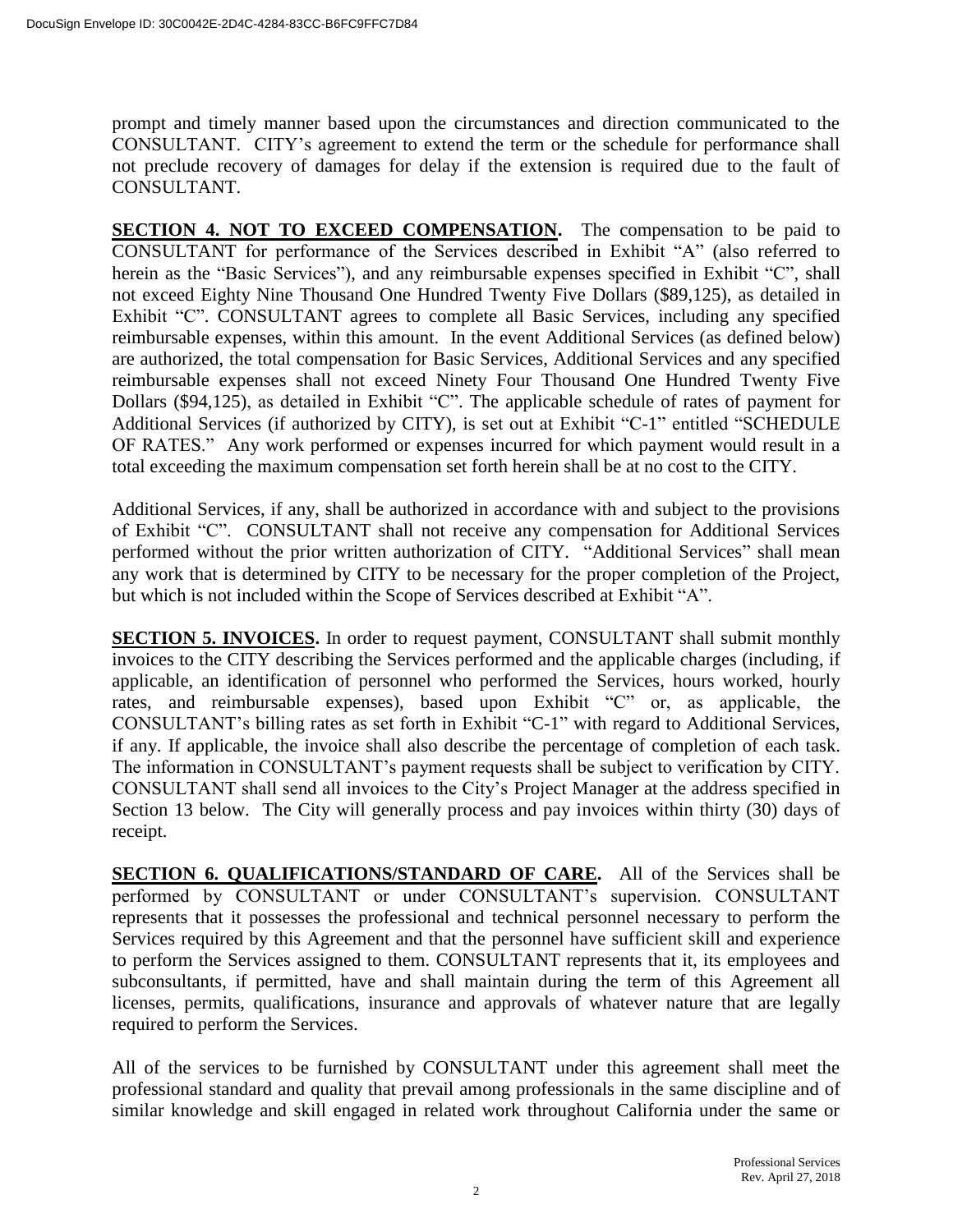similar circumstances.

**SECTION 7. COMPLIANCE WITH LAWS.** CONSULTANT shall keep itself informed of and in compliance with all federal, state and local laws, ordinances, regulations, and orders that may affect in any manner the Project or the performance of the Services or those engaged to perform Services under this Agreement. CONSULTANT shall procure all permits and licenses, pay all charges and fees, and give all notices required by law in the performance of the Services.

**SECTION 8. ERRORS/OMISSIONS.** CONSULTANT is solely responsible for costs, including, but not limited to, increases in the cost of Services, arising from or caused by CONSULTANT's errors and omissions, including, but not limited to, the costs of corrections such errors and omissions, any change order markup costs, or costs arising from delay caused by the errors and omissions or unreasonable delay in correcting the errors and omissions.

**SECTION 9. COST ESTIMATES**. If this Agreement pertains to the design of a public works project, CONSULTANT shall submit estimates of probable construction costs at each phase of design submittal. If the total estimated construction cost at any submittal exceeds ten percent (10%) of CITY's stated construction budget, CONSULTANT shall make recommendations to CITY for aligning the PROJECT design with the budget, incorporate CITY approved recommendations, and revise the design to meet the Project budget, at no additional cost to CITY.

**SECTION 10. INDEPENDENT CONTRACTOR.** It is understood and agreed that in performing the Services under this Agreement CONSULTANT, and any person employed by or contracted with CONSULTANT to furnish labor and/or materials under this Agreement, shall act as and be an independent contractor and not an agent or employee of CITY.

**SECTION 11. ASSIGNMENT.** The parties agree that the expertise and experience of CONSULTANT are material considerations for this Agreement. CONSULTANT shall not assign or transfer any interest in this Agreement nor the performance of any of CONSULTANT's obligations hereunder without the prior written consent of the city manager. Consent to one assignment will not be deemed to be consent to any subsequent assignment. Any assignment made without the approval of the city manager will be void.

#### **SECTION 12. SUBCONTRACTING.**

CONSULTANT shall not subcontract any portion of the work to be performed under this Agreement without the prior written authorization of the city manager or designee.

CONSULTANT shall be responsible for directing the work of any subconsultants and for any compensation due to subconsultants. CITY assumes no responsibility whatsoever concerning compensation. CONSULTANT shall be fully responsible to CITY for all acts and omissions of a subconsultant. CONSULTANT shall change or add subconsultants only with the prior approval of the city manager or his designee.

**SECTION 13. PROJECT MANAGEMENT**. CONSULTANT will assign Charles Heath, email cheath@tbwb.com, as the CONSULTANT'S Project Manager to have supervisory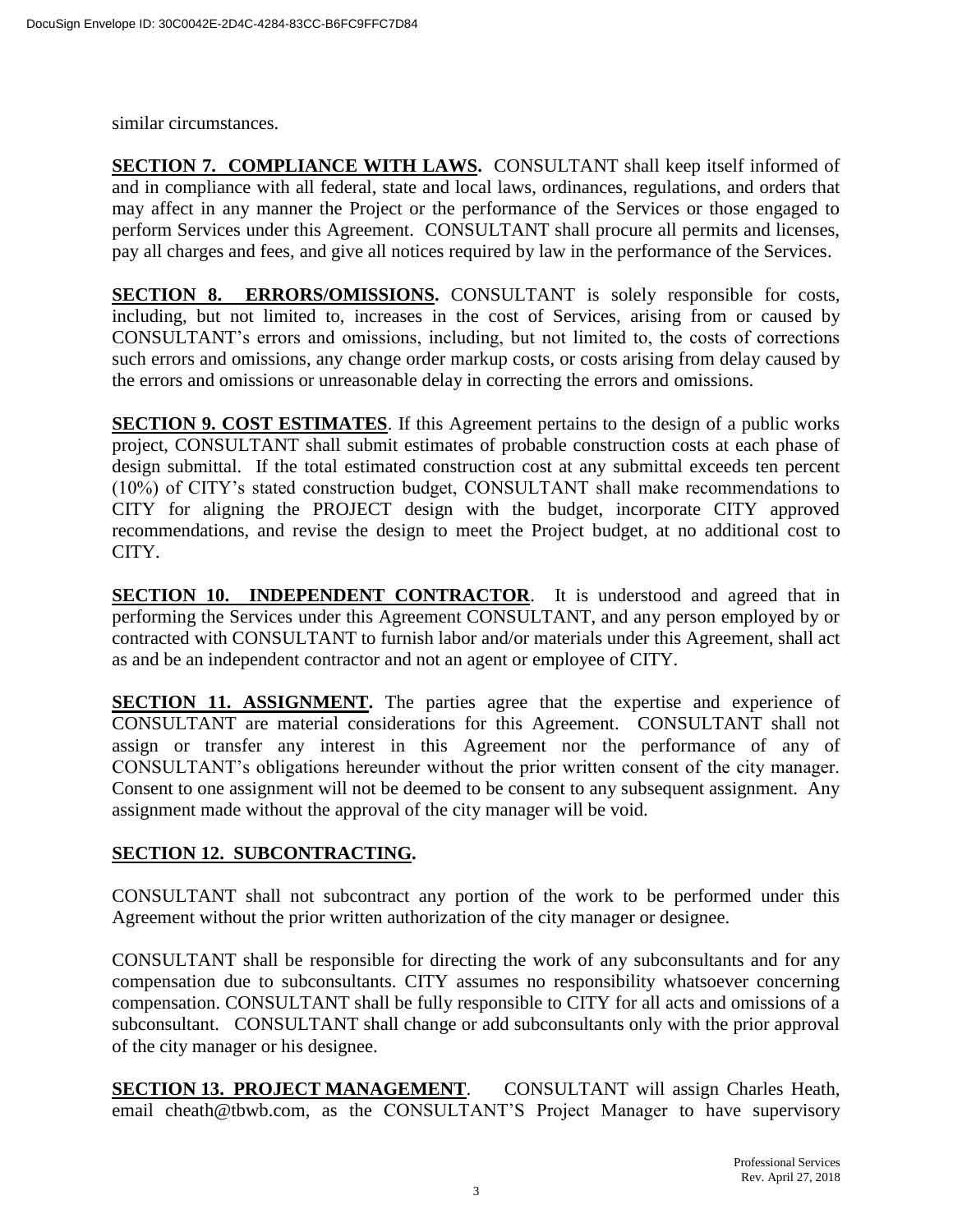responsibility for the performance, progress, and execution of the Services to represent CONSULTANT during the day-to-day work on the Project. If circumstances cause the substitution of the CONSULTANT's Project Manager, project coordinator, or any other of CONSULTANT's key personnel for any reason, the appointment of a substitute Project Manager and the assignment of any key new or replacement personnel will be subject to the prior written approval of the CITY's Project Manager. CONSULTANT, at CITY's request, shall promptly remove CONSULTANT personnel who CITY finds do not perform the Services in an acceptable manner, are uncooperative, or present a threat to the adequate or timely completion of the Project or a threat to the safety of persons or property.

CITY's Project Manager is Christine Paras, Administrative Services Department, Administration Division, 250 Hamilton Avenue, Palo Alto, CA 94303, Telephone:(650) 329-2486. The CITY's Project Manager will be CONSULTANT's point of contact with respect to performance, progress and execution of the Services. CITY may designate an alternate Project Manager from time to time.

**SECTION 14. OWNERSHIP OF MATERIALS.** Upon delivery, all work product, including without limitation, all writings, drawings, plans, reports, specifications, calculations, documents, other materials and copyright interests developed under this Agreement shall be and remain the exclusive property of CITY without restriction or limitation upon their use. CONSULTANT agrees that all copyrights which arise from creation of the work pursuant to this Agreement shall be vested in CITY, and CONSULTANT waives and relinquishes all claims to copyright or other intellectual property rights in favor of the CITY. Neither CONSULTANT nor its contractors, if any, shall make any of such materials available to any individual or organization without the prior written approval of the City Manager or designee. CONSULTANT makes no representation of the suitability of the work product for use in or application to circumstances not contemplated by the scope of work.

**SECTION 15. AUDITS.** CONSULTANT will permit CITY to audit, at any reasonable time during the term of this Agreement and for three (3) years thereafter, CONSULTANT's records pertaining to matters covered by this Agreement. CONSULTANT further agrees to maintain and retain such records for at least three (3) years after the expiration or earlier termination of this Agreement.

## **SECTION 16. INDEMNITY**.

16.1. To the fullest extent permitted by law, CONSULTANT shall protect, indemnify, defend and hold harmless CITY, its Council members, officers, employees and agents (each an "Indemnified Party") from and against any and all demands, claims, or liability of any nature, including death or injury to any person, property damage or any other loss, including all costs and expenses of whatever nature including attorneys fees, experts fees, court costs and disbursements ("Claims") resulting from, arising out of or in any manner related to performance or nonperformance by CONSULTANT, its officers, employees, agents or contractors under this Agreement, regardless of whether or not it is caused in part by an Indemnified Party.

16.2. Notwithstanding the above, nothing in this Section 16 shall be construed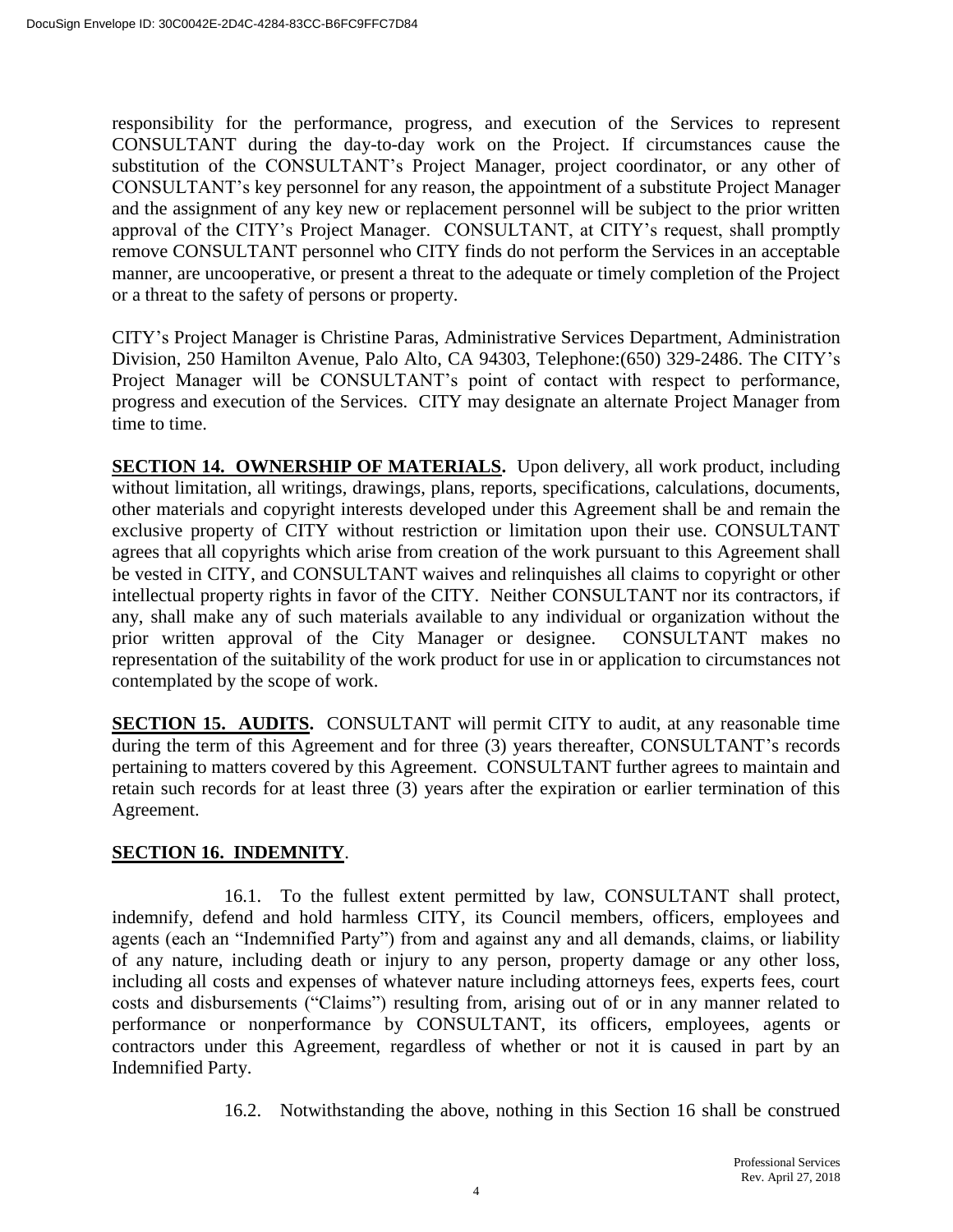to require CONSULTANT to indemnify an Indemnified Party from Claims arising from the active negligence, sole negligence or willful misconduct of an Indemnified Party.

16.3. The acceptance of CONSULTANT's services and duties by CITY shall not operate as a waiver of the right of indemnification. The provisions of this Section 16 shall survive the expiration or early termination of this Agreement.

**SECTION 17. WAIVERS**. The waiver by either party of any breach or violation of any covenant, term, condition or provision of this Agreement, or of the provisions of any ordinance or law, will not be deemed to be a waiver of any other term, covenant, condition, provisions, ordinance or law, or of any subsequent breach or violation of the same or of any other term, covenant, condition, provision, ordinance or law.

#### **SECTION 18. INSURANCE**.

18.1. CONSULTANT, at its sole cost and expense, shall obtain and maintain, in full force and effect during the term of this Agreement, the insurance coverage described in Exhibit "D". CONSULTANT and its contractors, if any, shall obtain a policy endorsement naming CITY as an additional insured under any general liability or automobile policy or policies.

18.2. All insurance coverage required hereunder shall be provided through carriers with AM Best's Key Rating Guide ratings of A-:VII or higher which are licensed or authorized to transact insurance business in the State of California. Any and all contractors of CONSULTANT retained to perform Services under this Agreement will obtain and maintain, in full force and effect during the term of this Agreement, identical insurance coverage, naming CITY as an additional insured under such policies as required above.

18.3. Certificates evidencing such insurance shall be filed with CITY concurrently with the execution of this Agreement. The certificates will be subject to the approval of CITY's Risk Manager and will contain an endorsement stating that the insurance is primary coverage and will not be canceled, or materially reduced in coverage or limits, by the insurer except after filing with the Purchasing Manager thirty (30) days' prior written notice of the cancellation or modification. If the insurer cancels or modifies the insurance and provides less than thirty (30) days' notice to CONSULTANT, CONSULTANT shall provide the Purchasing Manager written notice of the cancellation or modification within two (2) business days of the CONSULTANT's receipt of such notice. CONSULTANT shall be responsible for ensuring that current certificates evidencing the insurance are provided to CITY's Chief Procurement Officer during the entire term of this Agreement.

18.4. The procuring of such required policy or policies of insurance will not be construed to limit CONSULTANT's liability hereunder nor to fulfill the indemnification provisions of this Agreement. Notwithstanding the policy or policies of insurance, CONSULTANT will be obligated for the full and total amount of any damage, injury, or loss caused by or directly arising as a result of the Services performed under this Agreement, including such damage, injury, or loss arising after the Agreement is terminated or the term has expired.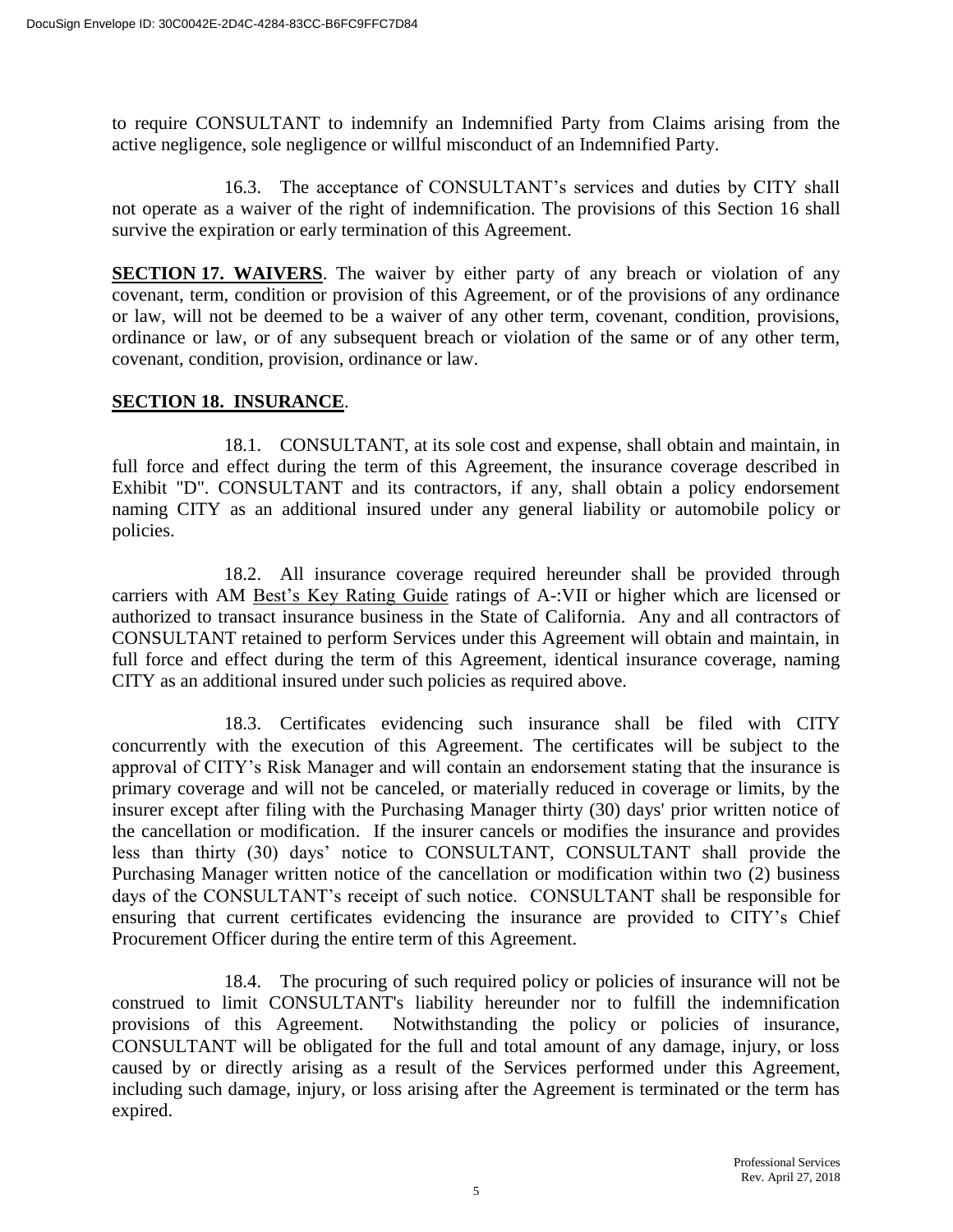#### **SECTION 19. TERMINATION OR SUSPENSION OF AGREEMENT OR SERVICES.**

19.1. The City Manager may suspend the performance of the Services, in whole or in part, or terminate this Agreement, with or without cause, by giving ten (10) days prior written notice thereof to CONSULTANT. Upon receipt of such notice, CONSULTANT will immediately discontinue its performance of the Services.

19.2. CONSULTANT may terminate this Agreement or suspend its performance of the Services by giving thirty (30) days prior written notice thereof to CITY, but only in the event of a substantial failure of performance by CITY.

19.3. Upon such suspension or termination, CONSULTANT shall deliver to the City Manager immediately any and all copies of studies, sketches, drawings, computations, and other data, whether or not completed, prepared by CONSULTANT or its contractors, if any, or given to CONSULTANT or its contractors, if any, in connection with this Agreement. Such materials will become the property of CITY.

19.4. Upon such suspension or termination by CITY, CONSULTANT will be paid for the Services rendered or materials delivered to CITY in accordance with the scope of services on or before the effective date (i.e., 10 days after giving notice) of suspension or termination; provided, however, if this Agreement is suspended or terminated on account of a default by CONSULTANT, CITY will be obligated to compensate CONSULTANT only for that portion of CONSULTANT's services which are of direct and immediate benefit to CITY as such determination may be made by the City Manager acting in the reasonable exercise of his/her discretion. The following Sections will survive any expiration or termination of this Agreement: 14, 15, 16, 19.4, 20, 25, and 27.

19.5. No payment, partial payment, acceptance, or partial acceptance by CITY will operate as a waiver on the part of CITY of any of its rights under this Agreement.

#### **SECTION 20. NOTICES.**

All notices hereunder will be given in writing and mailed, postage prepaid, by certified mail, addressed as follows:

| To CITY: | Office of the City Clerk |
|----------|--------------------------|
|          | City of Palo Alto        |
|          | Post Office Box 10250    |
|          | Palo Alto, CA 94303      |

With a copy to the Purchasing Manager

To CONSULTANT: Attention of the project director at the address of CONSULTANT recited above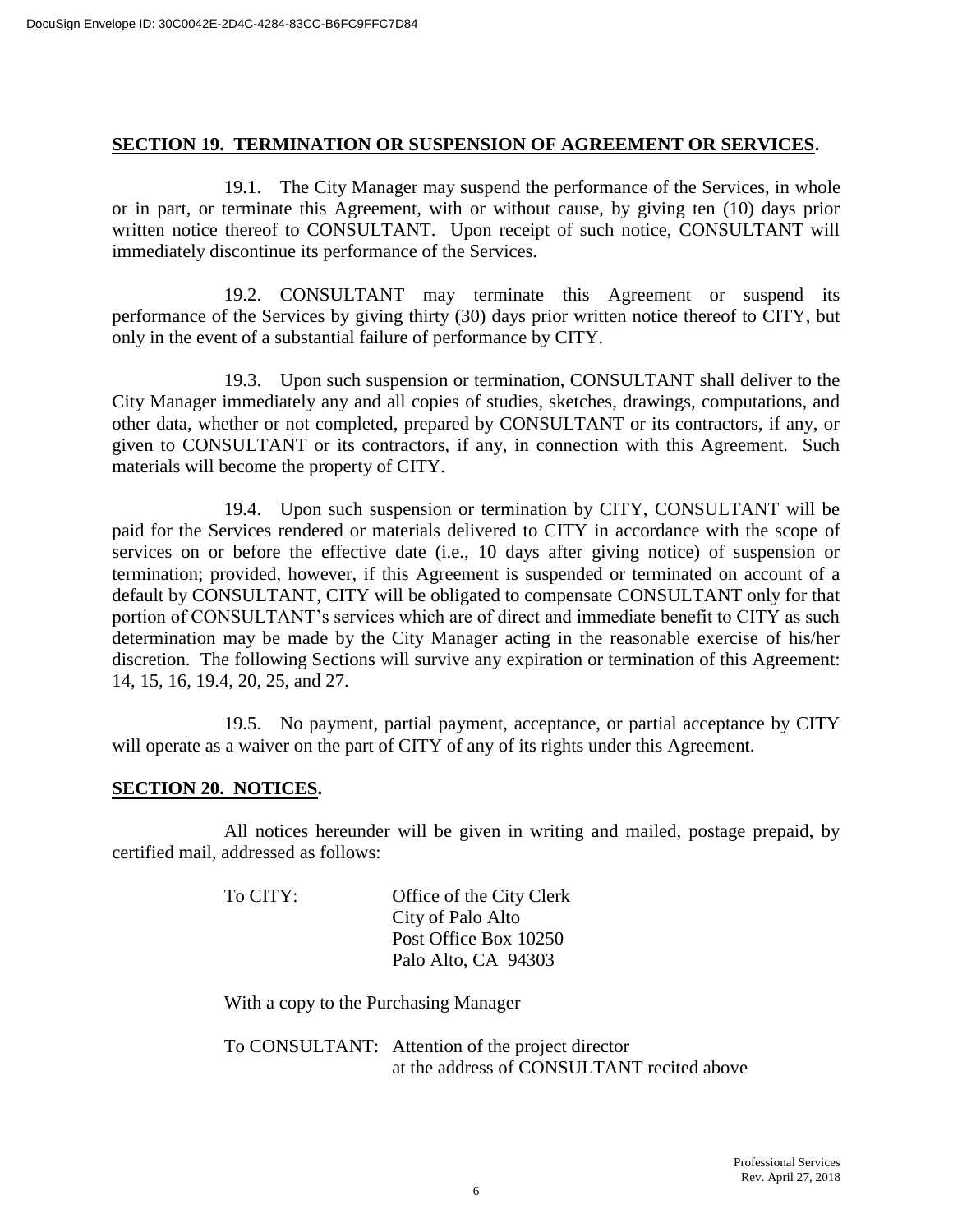#### **SECTION 21. CONFLICT OF INTEREST.**

21.1. In executing this Agreement, CONSULTANT covenants that it presently has no interest, and will not acquire any interest, direct or indirect, financial or otherwise, which would conflict in any manner or degree with the performance of the Services.

21.2. CONSULTANT further covenants that, in the performance of this Agreement, it will not employ subconsultants, contractors or persons having such an interest. CONSULTANT certifies that no person who has or will have any financial interest under this Agreement is an officer or employee of CITY; this provision will be interpreted in accordance with the applicable provisions of the Palo Alto Municipal Code and the Government Code of the State of California.

21.3. If the Project Manager determines that CONSULTANT is a "Consultant" as that term is defined by the Regulations of the Fair Political Practices Commission, CONSULTANT shall be required and agrees to file the appropriate financial disclosure documents required by the Palo Alto Municipal Code and the Political Reform Act.

**SECTION 22. NONDISCRIMINATION.** As set forth in Palo Alto Municipal Code section 2.30.510, CONSULTANT certifies that in the performance of this Agreement, it shall not discriminate in the employment of any person due to that person's race, skin color, gender, gender identity, age, religion, disability, national origin, ancestry, sexual orientation, pregnancy, genetic information or condition, housing status, marital status, familial status, weight or height of such person. CONSULTANT acknowledges that it has read and understands the provisions of Section 2.30.510 of the Palo Alto Municipal Code relating to Nondiscrimination Requirements and the penalties for violation thereof, and agrees to meet all requirements of Section 2.30.510 pertaining to nondiscrimination in employment.

**SECTION 23. ENVIRONMENTALLY PREFERRED PURCHASING AND ZERO WASTE REQUIREMENTS.** CONSULTANT shall comply with the CITY's Environmentally Preferred Purchasing policies which are available at CITY's Purchasing Department, incorporated by reference and may be amended from time to time. CONSULTANT shall comply with waste reduction, reuse, recycling and disposal requirements of CITY's Zero Waste Program. Zero Waste best practices include first minimizing and reducing waste; second, reusing waste and third, recycling or composting waste. In particular, CONSULTANT shall comply with the following zero waste requirements:

- (a) All printed materials provided by CCONSULTANT to CITY generated from a personal computer and printer including but not limited to, proposals, quotes, invoices, reports, and public education materials, shall be double-sided and printed on a minimum of 30% or greater post-consumer content paper, unless otherwise approved by CITY's Project Manager. Any submitted materials printed by a professional printing company shall be a minimum of 30% or greater postconsumer material and printed with vegetable based inks.
- (b) Goods purchased by CONSULTANT on behalf of CITY shall be purchased in accordance with CITY's Environmental Purchasing Policy including but not limited to Extended Producer Responsibility requirements for products and packaging. A copy of this policy is on file at the Purchasing Division's office.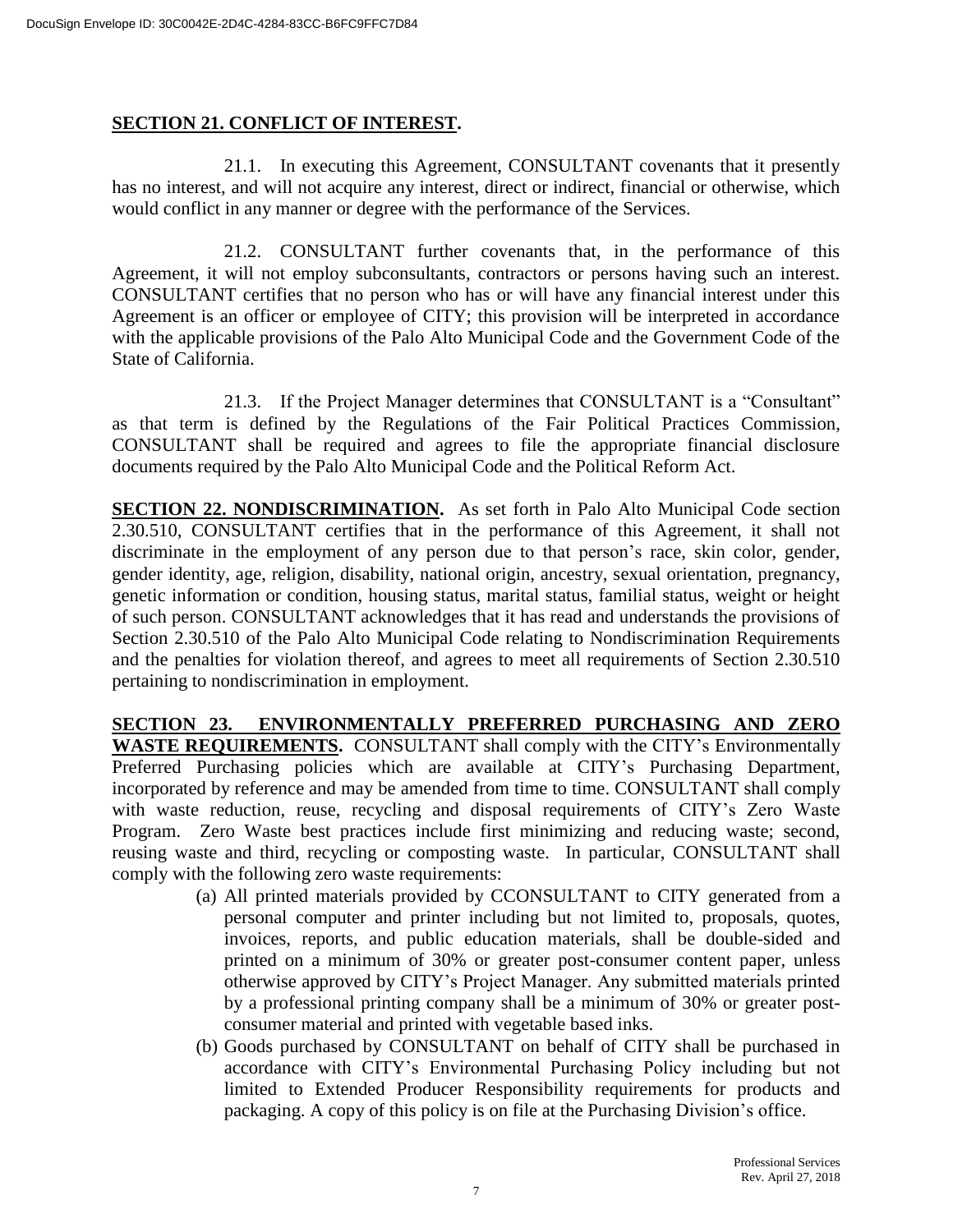(c) Reusable/returnable pallets shall be taken back by CONSULTANT, at no additional cost to CITY, for reuse or recycling. CONSULTANT shall provide documentation from the facility accepting the pallets to verify that pallets are not being disposed.

#### **SECTION 24. COMPLIANCE WITH PALO ALTO MINIMUM WAGE ORDINANCE.**

CONSULTANT shall comply with all requirements of the Palo Alto Municipal Code Chapter 4.62 (Citywide Minimum Wage), as it may be amended from time to time. In particular, for any employee otherwise entitled to the State minimum wage, who performs at least two (2) hours of work in a calendar week within the geographic boundaries of the City, CONSULTANT shall pay such employees no less than the minimum wage set forth in Palo Alto Municipal Code section 4.62.030 for each hour worked within the geographic boundaries of the City of Palo Alto. In addition, CONSULTANT shall post notices regarding the Palo Alto Minimum Wage Ordinance in accordance with Palo Alto Municipal Code section 4.62.060.

#### **SECTION 25. NON-APPROPRIATION**

25.1. This Agreement is subject to the fiscal provisions of the Charter of the City of Palo Alto and the Palo Alto Municipal Code. This Agreement will terminate without any penalty (a) at the end of any fiscal year in the event that funds are not appropriated for the following fiscal year, or (b) at any time within a fiscal year in the event that funds are only appropriated for a portion of the fiscal year and funds for this Agreement are no longer available. This section shall take precedence in the event of a conflict with any other covenant, term, condition, or provision of this Agreement.

#### **SECTION 26. PREVAILING WAGES AND DIR REGISTRATION FOR PUBLIC WORKS CONTRACTS**

26.1 **This Project is not subject to prevailing wages.** CONSULTANT is not required to pay prevailing wages in the performance and implementation of the Project in accordance with SB 7 if the contract is not a public works contract, if the contract does not include a public works construction project of more than \$25,000, or the contract does not include a public works alteration, demolition, repair, or maintenance (collectively, 'improvement') project of more than \$15,000.

#### **SECTION 27. MISCELLANEOUS PROVISIONS.**

27.1 This Agreement will be governed by California law, without regard to its conflict of law provisions.

27.2. In the event that an action is brought, the parties agree that trial of such action will be vested exclusively in the state courts of California in the County of Santa Clara, State of California.

27.3. The prevailing party in any action brought to enforce the provisions of this Agreement may recover its reasonable costs and attorneys' fees expended in connection with that action. The prevailing party shall be entitled to recover an amount equal to the fair market value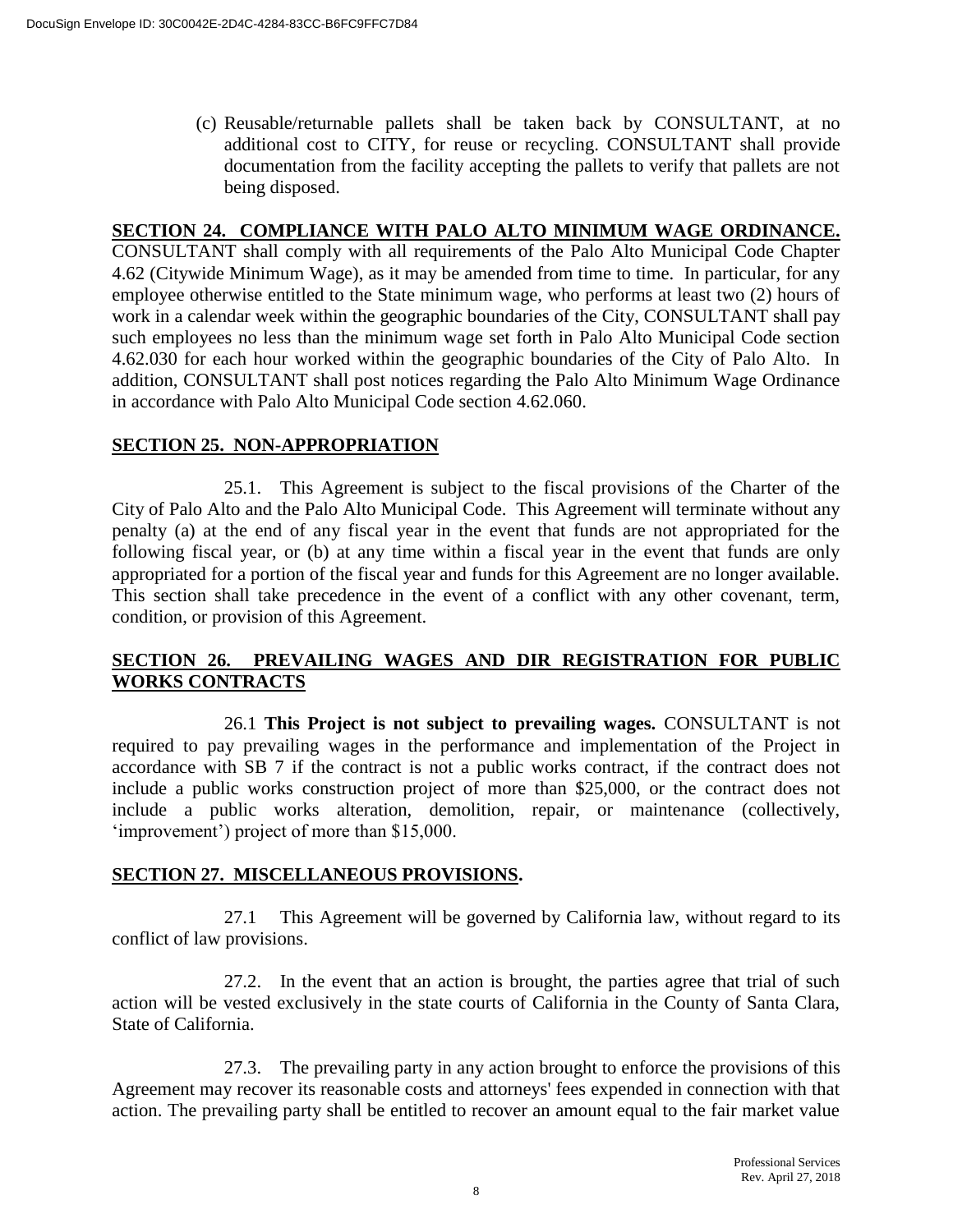of legal services provided by attorneys employed by it as well as any attorneys' fees paid to third parties.

27.4 This Agreement, including all exhibits, constitutes the entire and integrated agreement between the parties with respect to the subject matter of this Agreement, and supersedes all prior agreements, negotiations, representations, statements and undertakings, either oral or written. This Agreement may be amended only by a written instrument, which is signed by the authorized representatives of the parties and approved as required under Palo Alto Municipal Code.

27.5. The covenants, terms, conditions and provisions of this Agreement will apply to, and will bind, the heirs, successors, executors, administrators, assignees, and consultants of the parties.

27.6. If a court of competent jurisdiction finds or rules that any provision of this Agreement is void or unenforceable, the unaffected provisions of this Agreement will remain in full force and effect.

27.7 All exhibits referred to in this Agreement and any exhibits, addenda, appendices, attachments, and schedules to this Agreement referred to herein (collectively, "exhibits") are, by such reference, incorporated into this Agreement in full and deemed a part of this Agreement.

27.8 In the event of a conflict between the terms of this Agreement and the exhibits hereto or CONSULTANT's proposal (if any), the Agreement shall control. In the case of any conflict between the exhibits hereto and CONSULTANT's proposal (if any), the exhibits shall control.

27.9 If, pursuant to this Agreement with CONSULTANT, CITY shares with CONSULTANT any personal information as defined in California Civil Code section 1798.81.5(d) about a California resident ("Personal Information"), CONSULTANT shall maintain reasonable and appropriate security procedures to protect that Personal Information, and shall inform City immediately upon learning that there has been a breach in the security of the system or in the security of the Personal Information. CONSULTANT shall not use Personal Information for direct marketing purposes without City's express written consent. The provisions of this paragraph shall survive the termination or expiration of this Agreement.

27.10 CONSULTANT understands and agrees that, in connection with this Agreement, the CONSULTANT may have access to proprietary and/or confidential information which may be owned or controlled by the CITY, the disclosure of which to third parties may be damaging to the CITY, its employees or customers/residents. CONSULTANT also understands and agrees that the disclosure of such information may violate state and/or federal law and may subject the CONSULTANT to civil liability. Consequently, CONSULTANT agrees that all information disclosed by the CITY to the CONSULTANT shall only be used in the performance of this Agreement, unless disclosure is required by law or court order. CONSULTANT shall exercise the same standard of care to protect such information as is used to protect its own proprietary and/or confidential information and in no case less than a reasonable standard of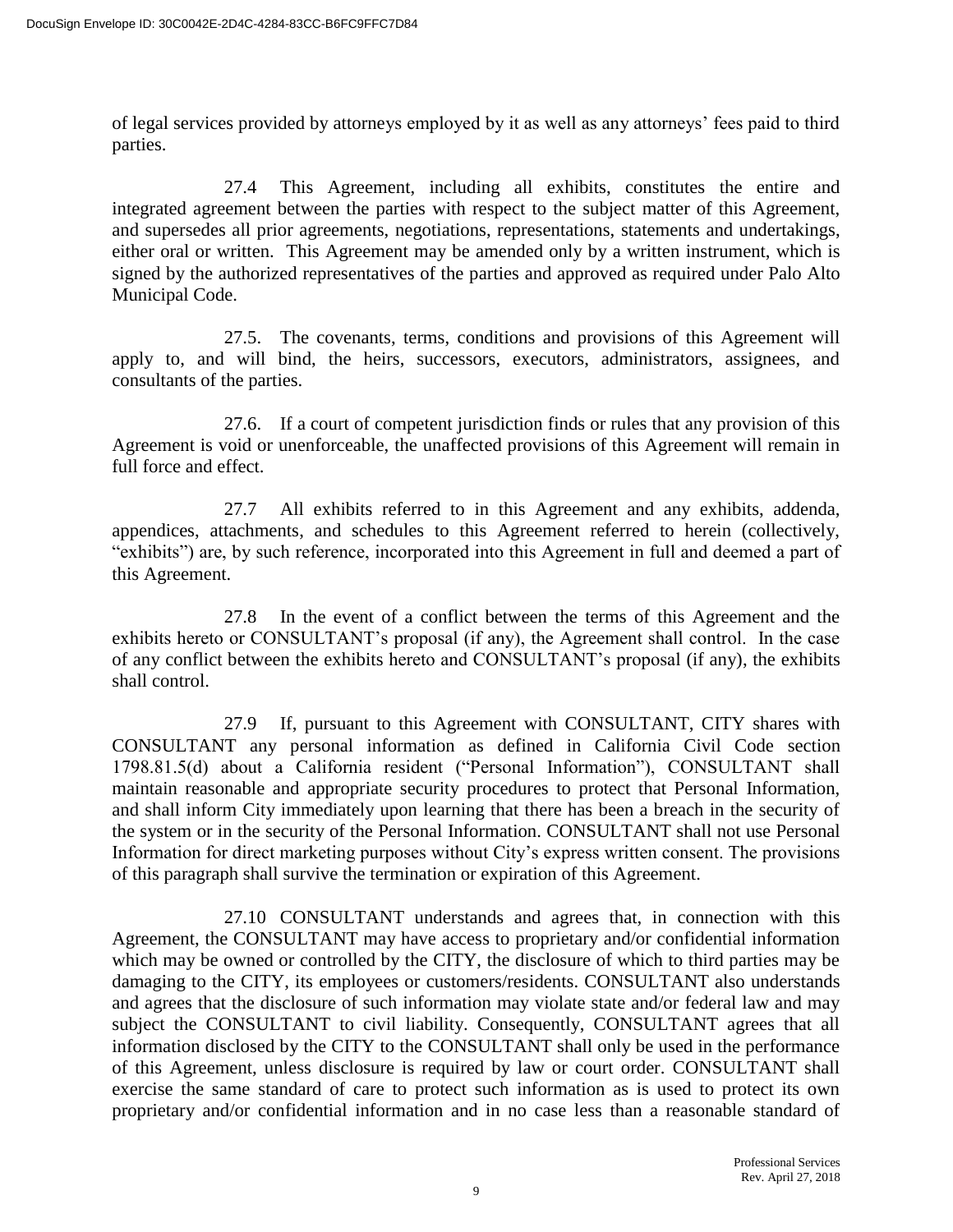care. The provisions of this paragraph shall survive the termination or expiration of this Agreement.

27.11 The provisions of all checked boxes in this Agreement shall apply to this Agreement; the provisions of any unchecked boxes shall not apply to this Agreement.

27.12 The individuals executing this Agreement represent and warrant that they have the legal capacity and authority to do so on behalf of their respective legal entities.

27.13 This Agreement may be signed in multiple counterparts, which, when executed by all the parties, shall together constitute a single binding agreement.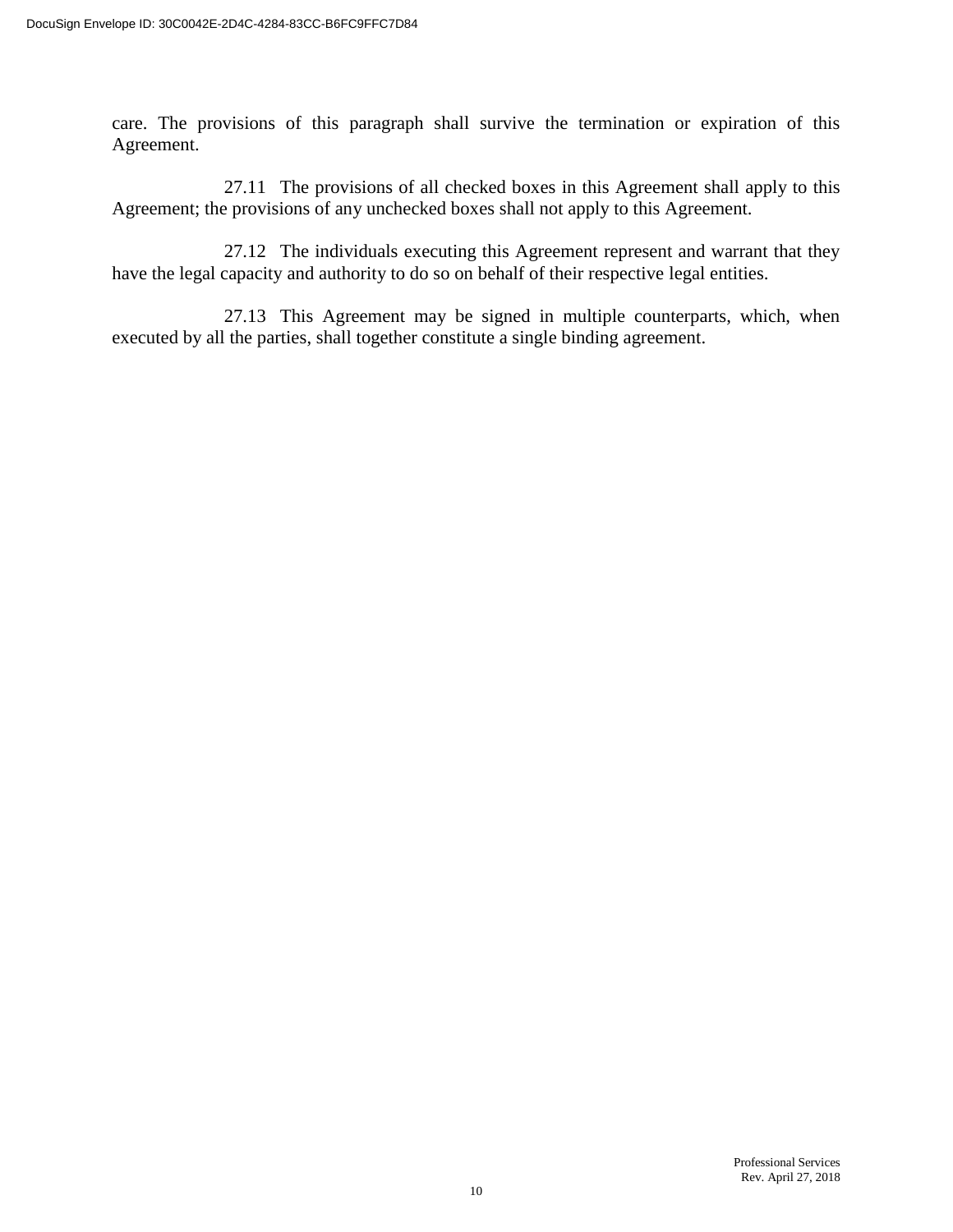#### **CONTRACT NO. C20177157 SIGNATURE PAGE**

IN WITNESS WHEREOF, the parties hereto have by their duly authorized representatives executed this Agreement effective as of the date first above written.

#### **CITY OF PALO ALTO**

#### **TERRIS BARNES WALTERS BOIGON HEATH, INC., DBA TBWB STRATEGIES**

City Manager

APPROVED AS TO FORM:

\_\_\_\_\_\_\_\_\_\_\_\_\_\_\_\_\_\_\_\_\_\_\_\_\_\_

\_\_\_\_\_\_\_\_\_\_\_\_\_\_\_\_\_\_\_\_\_\_\_\_\_\_\_\_

**Officer 1** Docusigned by: By: Liarles Heath Name: <sup>Char</sup> Tes Heath

Title: Vice President

City Attorney or designee

Officer 2 (Required for Corp. or LLC)

By: d Tick law Nam<del>e:</del> Davidsfraek

Title: Chief Financial Officer

Exhibits:

| $EXHIBIT "A"$ : | <b>SCOPE OF SERVICES</b>      |
|-----------------|-------------------------------|
| EXHIBIT "B"     | SCHEDULE OF PERFORMANCE       |
| EXHIBIT " $C$ " | <b>COMPENSATION</b>           |
| EXHIBIT "C-1":  | <b>SCHEDULE OF RATES</b>      |
| $EXHIBIT "D"$ : | <b>INSURANCE REQUIREMENTS</b> |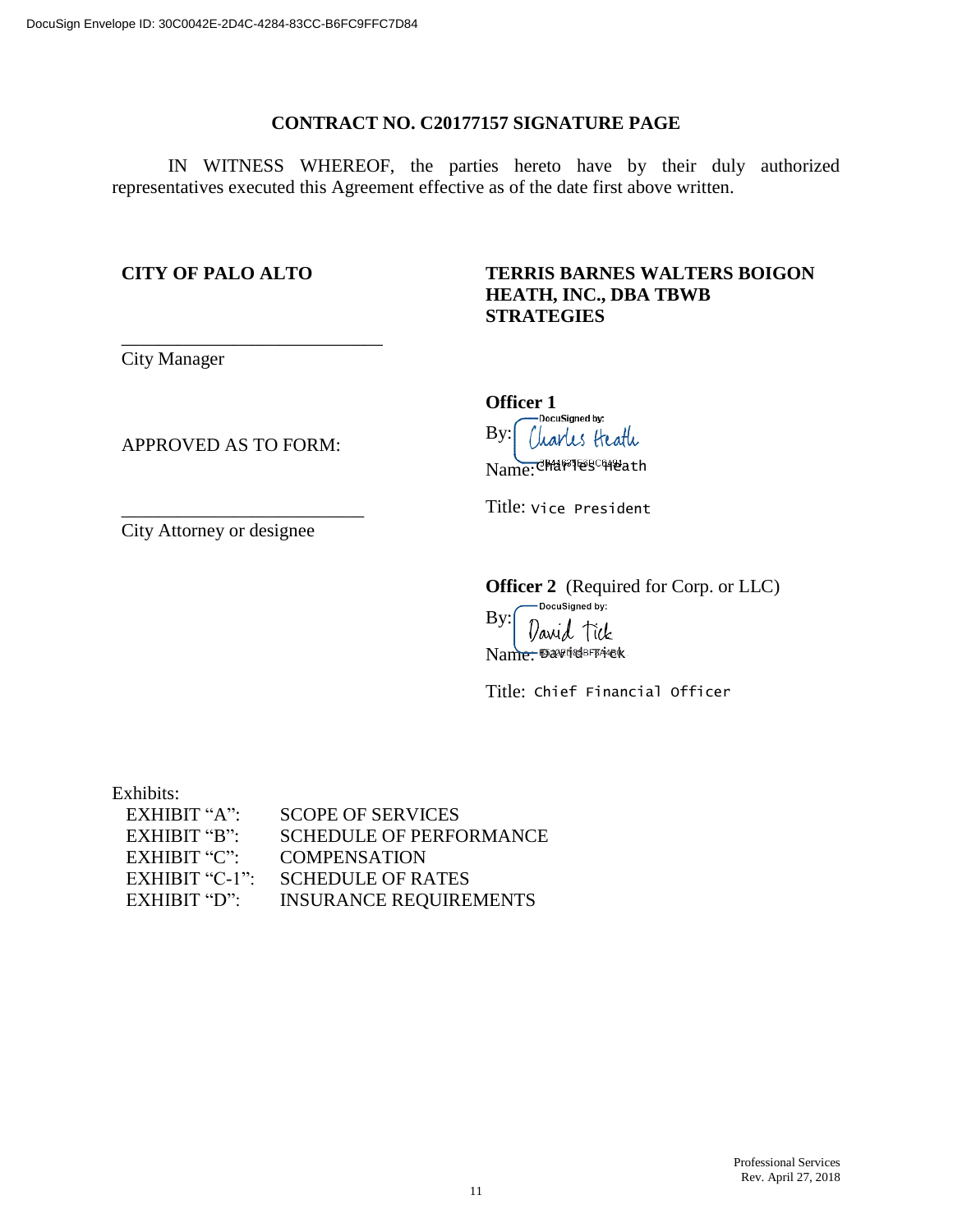#### **EXHIBIT "A" SCOPE OF SERVICES**

Pursuant to this Agreement, CONSULTANT shall provide the following Services and deliverables:

#### Task 1: Feasibility Assessment

CONSULTANT will collaborate with CITY and CITY's public opinion research consultant to develop concepts and messages to be tested in various public outreach efforts. In partnership with the CITY's opinion research consultant, CONSULTANT will assist in the development of an analysis, set of conclusions, and recommendations to the CITY.

Deliverables:

- 1) Develop potential Revenue Measure strategies to meet CITY's funding needs to be tested in polling;
- 2) Collaborate with CITY's opinion research consultant to design, conduct and analyze an opinion survey of voters within CITY's jurisdiction to assess the electoral feasibility of a Revenue Measure;
- 3) Conduct a demographic analysis of voters within CITY's jurisdiction and how they break into key sub-groups by age, ethnicity, political party, length of residency, and other key criteria;
- 4) Analyze past election results in the jurisdiction and region to understand voter turnout trends and other relevant voting patterns;
- 5) Research other local tax proposals that may be heading to an upcoming ballot that could compete with CITY's Revenue Measure;
- 6) Make a specific recommendation regarding type of revenue measure to pursue, optimal election date, tax rate, tax structure and other important Revenue Measure features; and
- 7) Present recommendations, timelines and work plans to City Council, committees and commissions.

#### Task 2: Public Information and Outreach

CONSULTANT will develop strategies and recommended interactive communication vehicles to facilitate community dialogue.

Deliverables:

- 1) Develop strategies and plans to inform and engage influential stakeholder groups including elected leaders, business leaders business organizations, large property owners, taxpayer groups and others;
- 2) Develop informational fact sheets and other messaging collateral as needed to support outreach efforts;
- 3) Provide talking points, answers to frequently asked questions and a message training to city staff and others as needed;
- 4) Provide content to be added to CITY's website, included in email updates, social media posts and newsletters;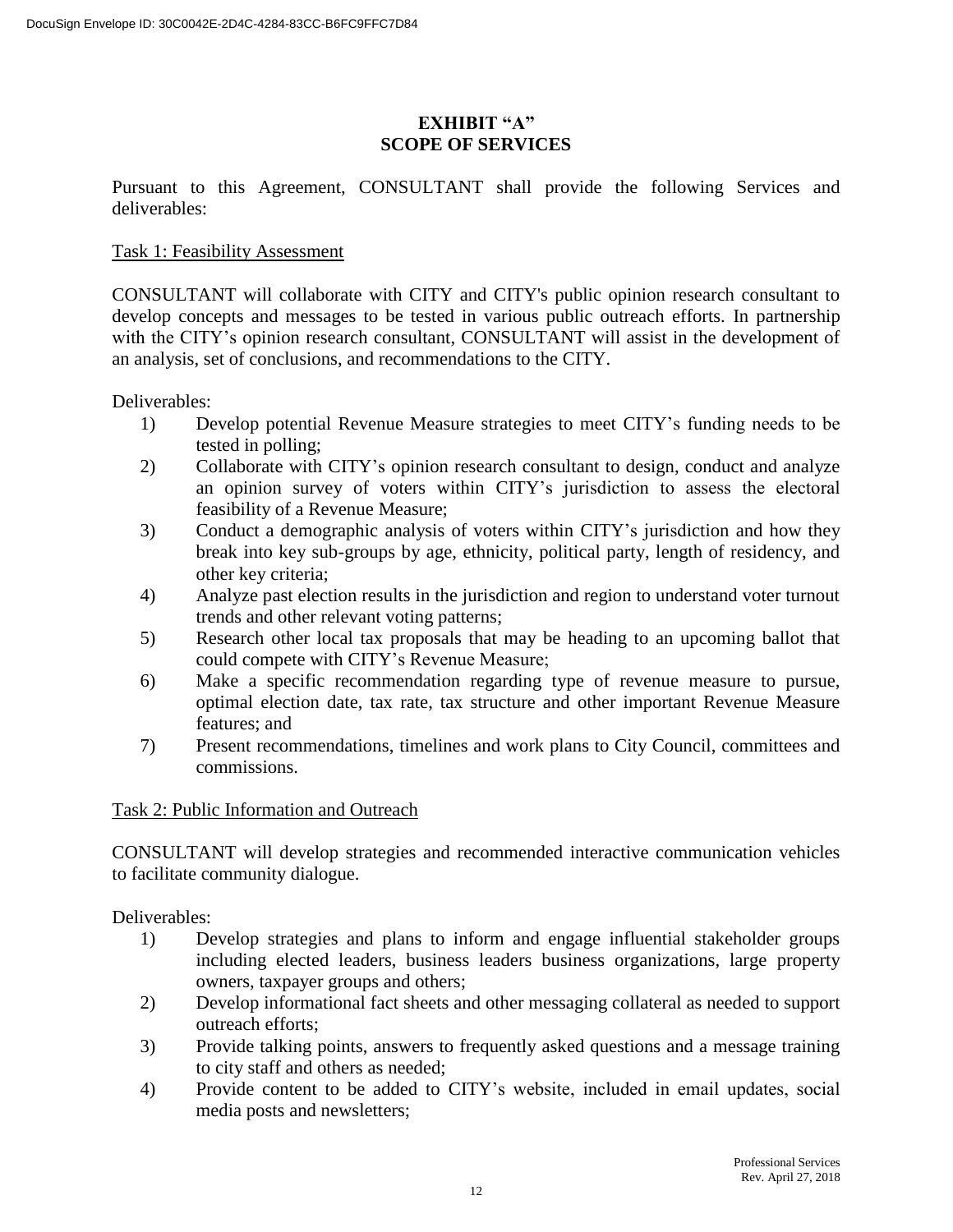- 5) Prepare PowerPoint presentations for community meetings;
- 6) Develop strategies for managing coverage of a potential Revenue Measure in the local press; and
- 7) Write, design, and produce mailings and advertising to educate, inform and engage voters.

#### Task 3: Ballot Measure Development

Contingent upon opinion research findings related to the viability of a measure, CONSULTANT will work with CITY to qualify a measure for the ballot. CONSULTANT will assist in developing and presenting final documents, along with related research, conclusions, and recommendations to the City Council and other relevant committees, organizations or elected bodies as needed.

Deliverables:

- 1) Recommend a final tax type, tax rate, duration and tax structure;
- 2) Recommend the final the list of projects, programs and services to be funded by the measure and prepare messaging that clearly articulates how these programs will benefit from additional revenue provided by the measure;
- 3) Recommend procedures for the taxpayer accountability protections, such as a process for an independent citizens' oversight committee;
- 4) Work with legal counsel to develop a resolution or ordinance calling for the election;
- 5) Work with legal counsel to develop the 75-word ballot question;
- 6) Work with legal counsel to develop and refine the full text of the measure and other materials that will appear in the ballot pamphlet mailed to all voters;
- 7) Present recommendations, documents and resolutions to CITY's administration and City Council for approval; and
- 8) Work with the City Clerk and County Registrar of Voters Office as needed to assist CITY in completing the process of qualifying for the ballot.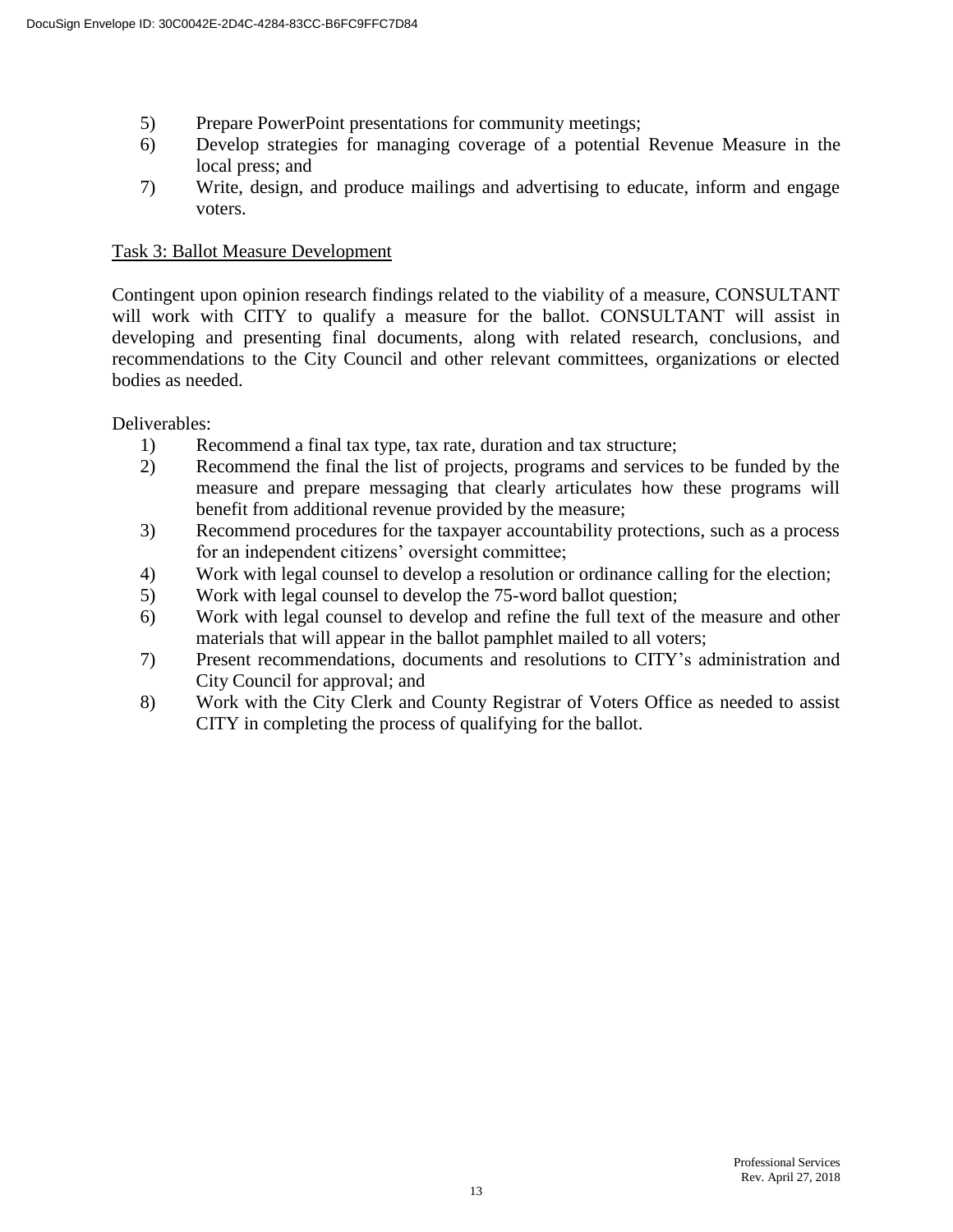#### **EXHIBIT "B" SCHEDULE OF PERFORMANCE**

CONSULTANT shall perform the Services as specified in Exhibit "A" Scope of Services during the Term defined in Section 2 of this Agreement.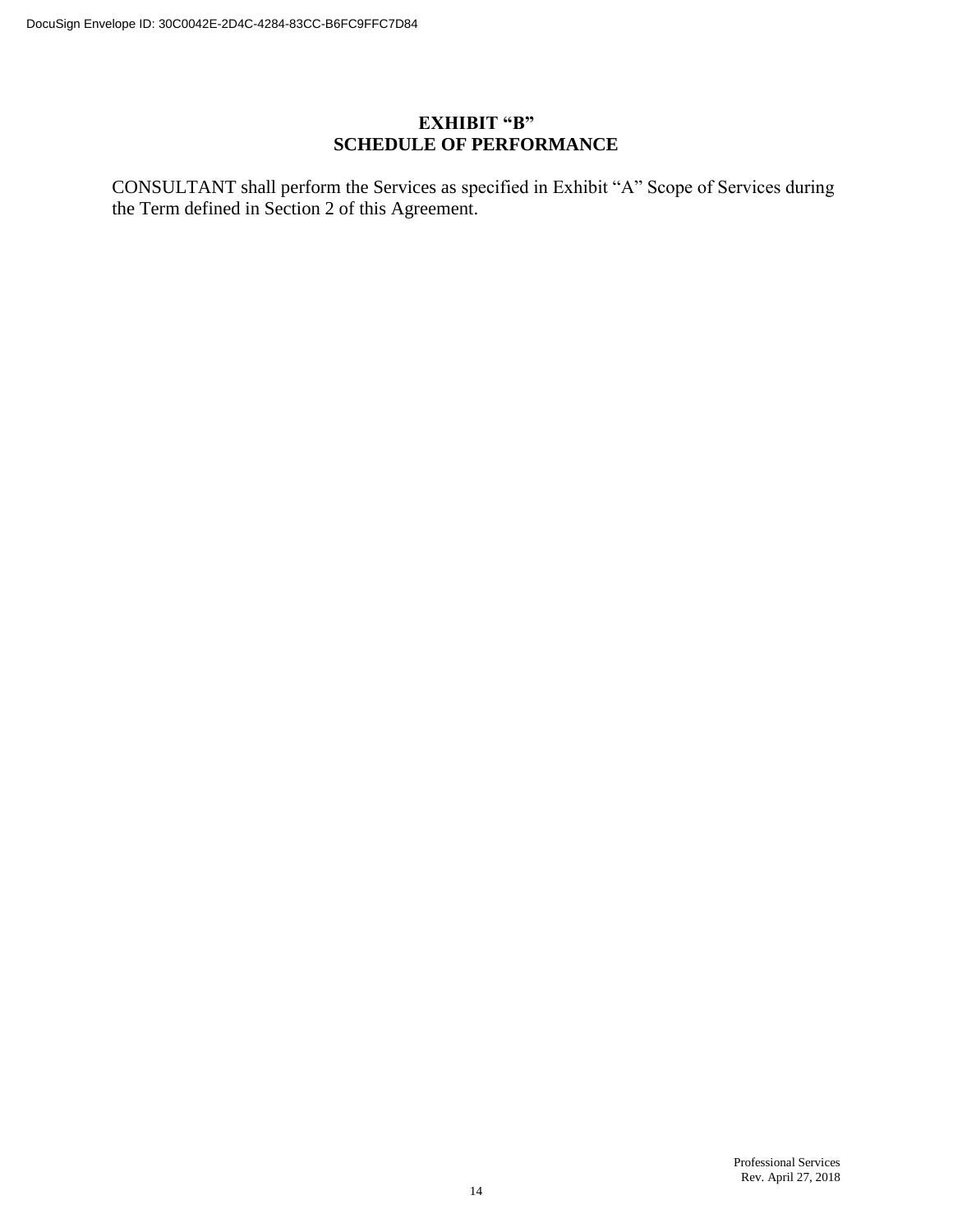#### **EXHIBIT "C" COMPENSATION**

The CITY agrees to compensate the CONSULTANT for the Services performed in accordance with the terms and conditions of this Agreement as set forth in the budget schedule below.

The CITY's Project Manager may approve in writing the transfer of budget amounts between any of the tasks or categories listed below provided the total compensation for Basic Services, including any specified reimbursable expenses, and the total compensation for Additional Services, if any, do not exceed the amounts set forth in Section 4 of this Agreement.

| <b>BUDGET SCHEDULE</b>                                | <b>NOT TO EXCEED AMOUNT</b> |  |
|-------------------------------------------------------|-----------------------------|--|
| Task 1:<br><b>Feasibility Assessment</b>              | \$13,500                    |  |
| Task 2:<br><b>Public Information and Outreach</b>     | \$60,875                    |  |
| Task 3:<br><b>Ballot Measure Development</b>          | \$14,750                    |  |
| <b>Sub-total Basic Services</b>                       | \$89,125                    |  |
| Reimbursable Expenses (if any)                        | \$0.00                      |  |
| <b>Total Basic Services and Reimbursable expenses</b> | \$89,125                    |  |
| Additional Services (if any)                          | \$5,000                     |  |
| <b>Maximum Total Compensation</b>                     | \$94,125                    |  |

#### **REIMBURSABLE EXPENSES**

The administrative, overhead, secretarial time or secretarial overtime, word processing, photocopying, telecommunications, in-house printing, insurance and other ordinary business expenses are included within the scope of payment for services and are not reimbursable expenses. CITY shall reimburse CONSULTANT for the following reimbursable expenses at cost. Expenses for which CONSULTANT shall be reimbursed are: **None**

#### **ADDITIONAL SERVICES**

The CONSULTANT shall provide Additional Services (as defined in Section 4) only by advanced, written authorization from the CITY. The CONSULTANT, at the CITY's Project Manager's request, shall submit a detailed written proposal including a proposed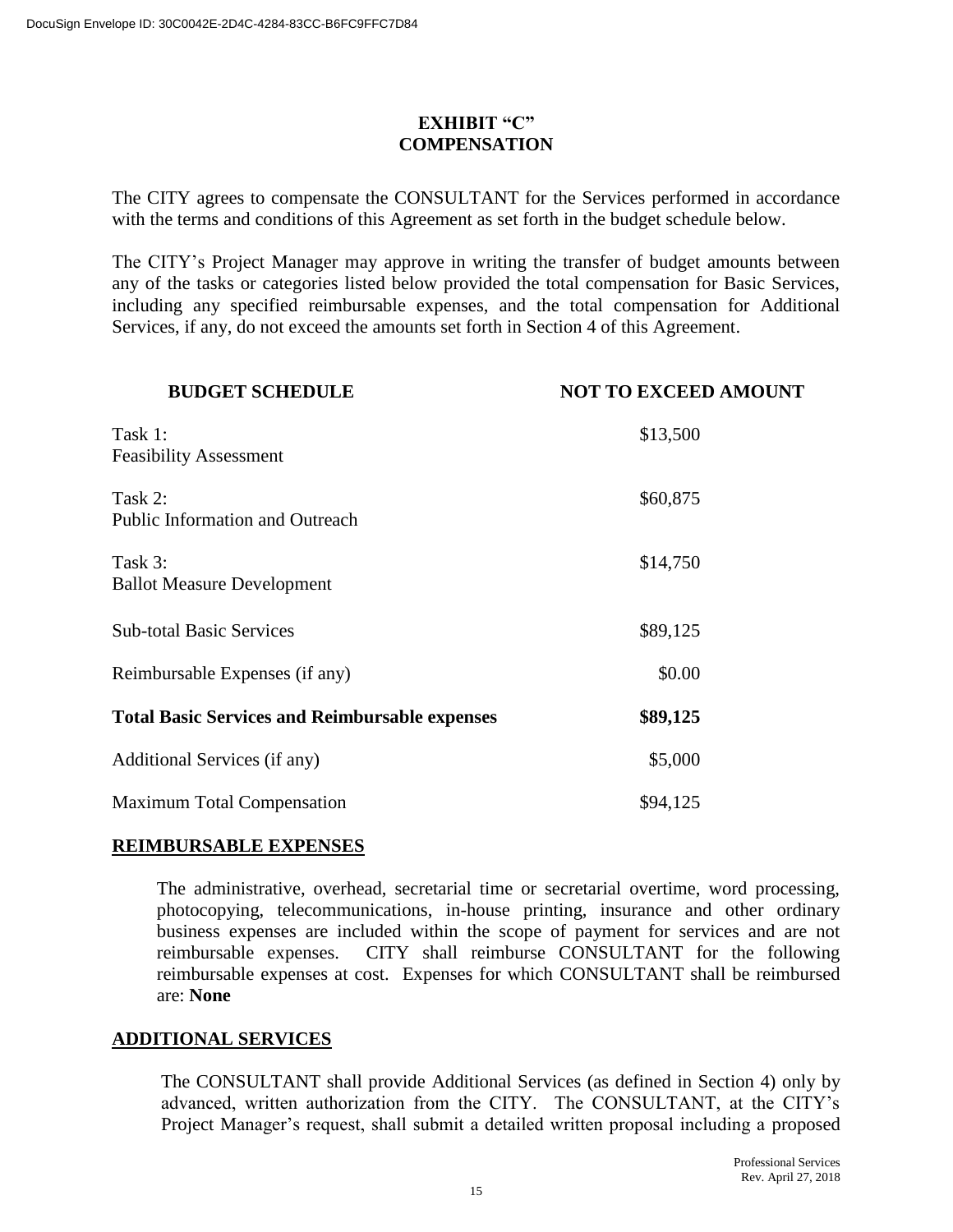scope of services, schedule of performance, and maximum compensation, including any specified reimbursable expenses, for such services based on the rates set forth in Exhibit C-1. The Additional Services scope, schedule and maximum compensation shall be negotiated and agreed to in writing by the CITY's Project Manager and CONSULTANT prior to commencement of such services. Performance of and payment for Additional Services, if any, is subject to all requirements and restrictions in this Agreement.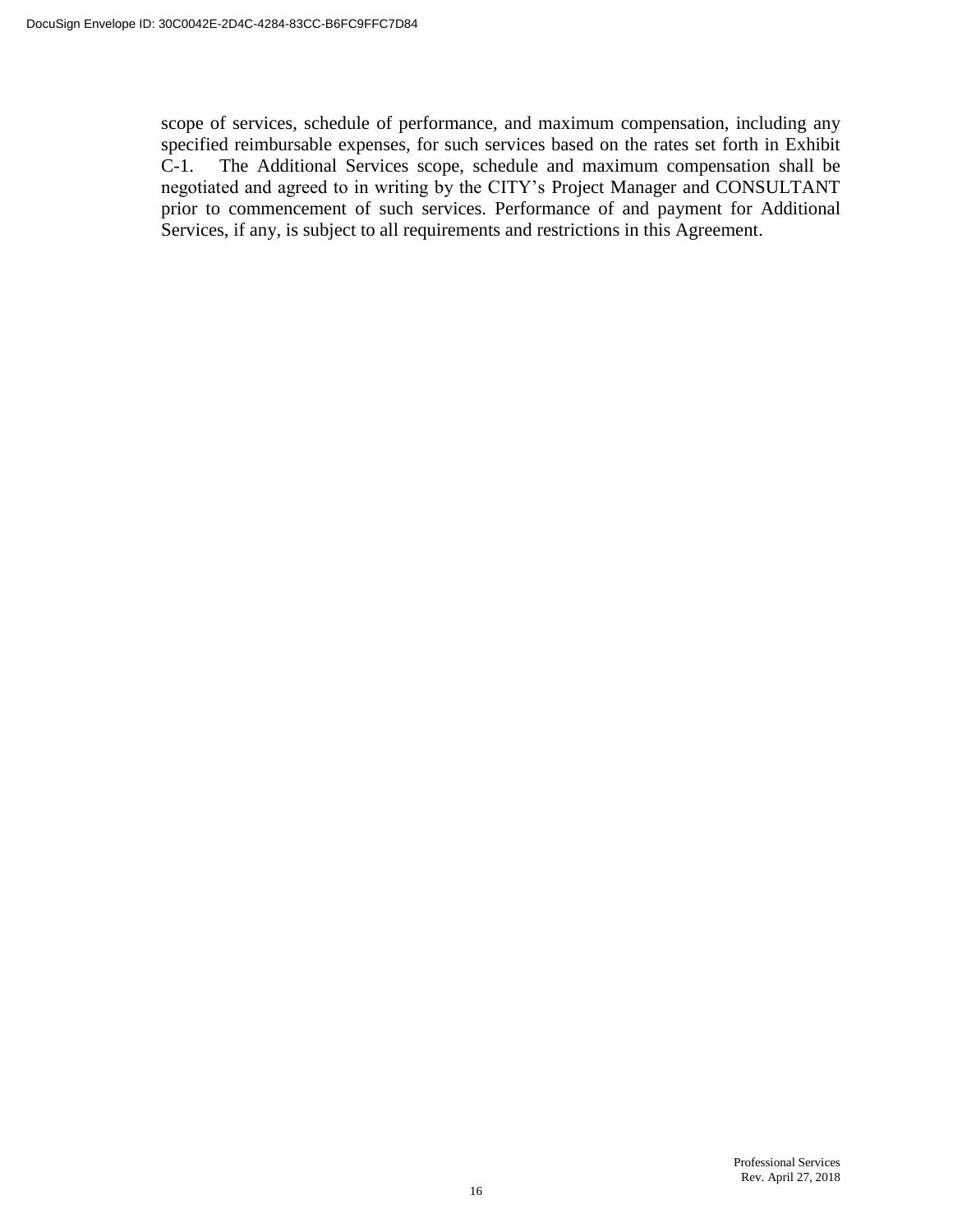## **EXHIBIT "C-1" SCHEDULE OF RATES**

CONSULTANT's schedule of rates is as follows:

| \$325 per hour |
|----------------|
| \$275 per hour |
| \$250 per hour |
| \$250 per hour |
| \$200 per hour |
|                |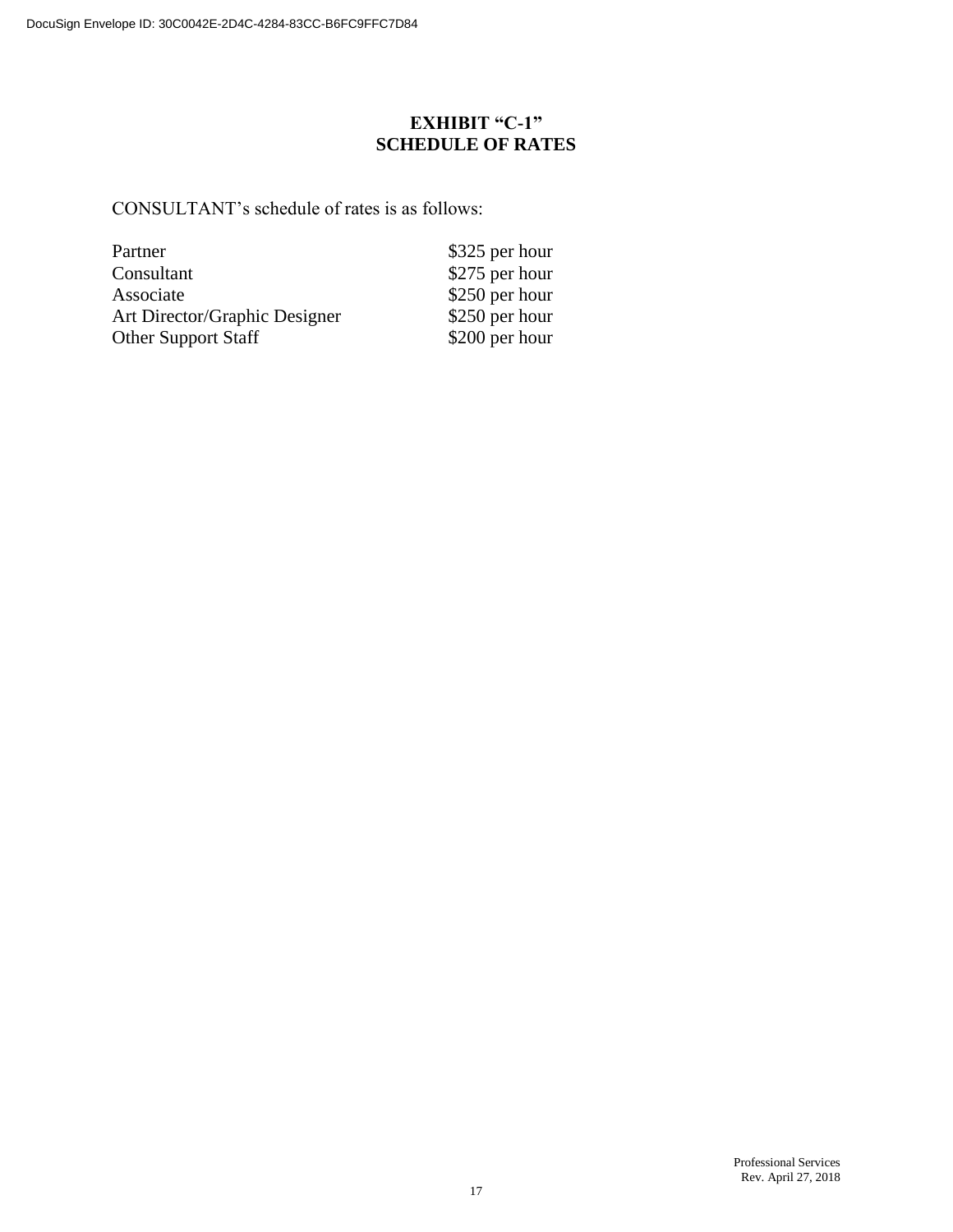#### **EXHIBIT "D" INSURANCE REQUIREMENTS**

CONTRACTORS TO THE CITY OF PALO ALTO (CITY), AT THEIR SOLE EXPENSE, SHALL FOR THE TERM OF THE CONTRACT OBTAIN AND MAINTAIN INSURANCE IN THE AMOUNTS FOR THE COVERAGE SPECIFIED BELOW, **AFFORDED BY COMPANIES WITH AM BEST'S KEY RATING OF A-:VII, OR HIGHER, LICENSED OR AUTHORIZED TO TRANSACT INSURANCE BUSINESS IN THE STATE OF CALIFORNIA.**

#### AWARD IS CONTINGENT ON COMPLIANCE WITH CITY'S INSURANCE REQUIREMENTS, AS SPECIFIED, BELOW:

| REQUIRED<br>TYPE OF COVERAGE |                                                                                                                            | REOUIREMENT                                             | MINIMUM LIMITS            |             |
|------------------------------|----------------------------------------------------------------------------------------------------------------------------|---------------------------------------------------------|---------------------------|-------------|
|                              |                                                                                                                            |                                                         | <b>EACH</b><br>OCCURRENCE | AGGREGATE   |
| <b>YES</b><br><b>YES</b>     | <b>WORKER'S COMPENSATION</b><br><b>EMPLOYER'S LIABILITY</b>                                                                | <b>STATUTORY</b><br><b>STATUTORY</b>                    |                           |             |
|                              |                                                                                                                            |                                                         |                           |             |
| YES                          |                                                                                                                            | <b>BODILY INJURY</b>                                    | \$1,000,000               | \$1,000,000 |
|                              | GENERAL LIABILITY, INCLUDING<br>PERSONAL INJURY, BROAD FORM<br>PROPERTY DAMAGE BLANKET                                     | PROPERTY DAMAGE                                         | \$1,000,000               | \$1,000,000 |
|                              | CONTRACTUAL, AND FIRE LEGAL<br><b>LIABILITY</b>                                                                            | <b>BODILY INJURY &amp; PROPERTY DAMAGE</b><br>COMBINED. | \$1,000,000               | \$1,000,000 |
|                              | <b>BODILY INJURY</b>                                                                                                       | \$1,000,000                                             | \$1,000,000               |             |
|                              |                                                                                                                            | <b>EACH PERSON</b><br>÷,<br><b>EACH OCCURRENCE</b>      | \$1,000,000               | \$1,000,000 |
| YES                          | AUTOMOBILE LIABILITY, INCLUDING                                                                                            | ÷,                                                      | \$1,000,000               | \$1,000,000 |
| ALL OWNED, HIRED, NON-OWNED  | PROPERTY DAMAGE                                                                                                            | \$1,000,000                                             | \$1,000,000               |             |
|                              |                                                                                                                            | <b>BODILY INJURY AND PROPERTY</b><br>DAMAGE, COMBINED   | \$1,000,000               | \$1,000,000 |
| <b>YES</b>                   | PROFESSIONAL LIABILITY,<br>INCLUDING, ERRORS AND OMISSIONS,<br>MALPRACTICE (WHEN APPLICABLE),<br>AND NEGLIGENT PERFORMANCE | ALL DAMAGES                                             |                           |             |
|                              |                                                                                                                            |                                                         | \$1,000,000               |             |

YES **THE CITY OF PALO ALTO IS TO BE NAMED AS AN ADDITIONAL INSURED**: CONTRACTOR, AT ITS SOLE COST AND EXPENSE, SHALL OBTAIN AND MAINTAIN, IN FULL FORCE AND EFFECT THROUGHOUT THE ENTIRE TERM OF ANY RESULTANT AGREEMENT, THE INSURANCE COVERAGE HEREIN DESCRIBED, INSURING NOT ONLY CONTRACTOR AND ITS SUBCONSULTANTS, IF ANY, BUT ALSO, WITH THE EXCEPTION OF WORKERS' COMPENSATION, EMPLOYER'S LIABILITY AND PROFESSIONAL INSURANCE, **NAMING AS ADDITIONAL INSUREDS CITY, ITS COUNCIL MEMBERS, OFFICERS, AGENTS, AND EMPLOYEES.**

- I. INSURANCE COVERAGE MUST INCLUDE:
	- A. A PROVISION FOR A WRITTEN THIRTY (30) DAY ADVANCE NOTICE TO CITY OF CHANGE IN COVERAGE OR OF COVERAGE CANCELLATION; AND
	- B. A CONTRACTUAL LIABILITY ENDORSEMENT PROVIDING INSURANCE COVERAGE FOR CONTRACTOR'S AGREEMENT TO INDEMNIFY CITY.
	- C. DEDUCTIBLE AMOUNTS IN EXCESS OF \$5,000 REQUIRE CITY'S PRIOR APPROVAL.
- II. CONTACTOR MUST SUBMIT CERTIFICATES(S) OF INSURANCE EVIDENCING REQUIRED COVERAGE AT THE FOLLOWING URL: [https://www.planetbids.com/portal/portal.cfm?CompanyID=25569.](https://www.planetbids.com/portal/portal.cfm?CompanyID=25569)
- III. ENDORSEMENT PROVISIONS, WITH RESPECT TO THE INSURANCE AFFORDED TO "ADDITIONAL INSUREDS"
	- A. PRIMARY COVERAGE

WITH RESPECT TO CLAIMS ARISING OUT OF THE OPERATIONS OF THE NAMED INSURED, INSURANCE AS AFFORDED BY THIS POLICY IS PRIMARY AND IS NOT ADDITIONAL TO OR CONTRIBUTING WITH ANY OTHER INSURANCE CARRIED BY OR FOR THE BENEFIT OF THE ADDITIONAL INSUREDS.